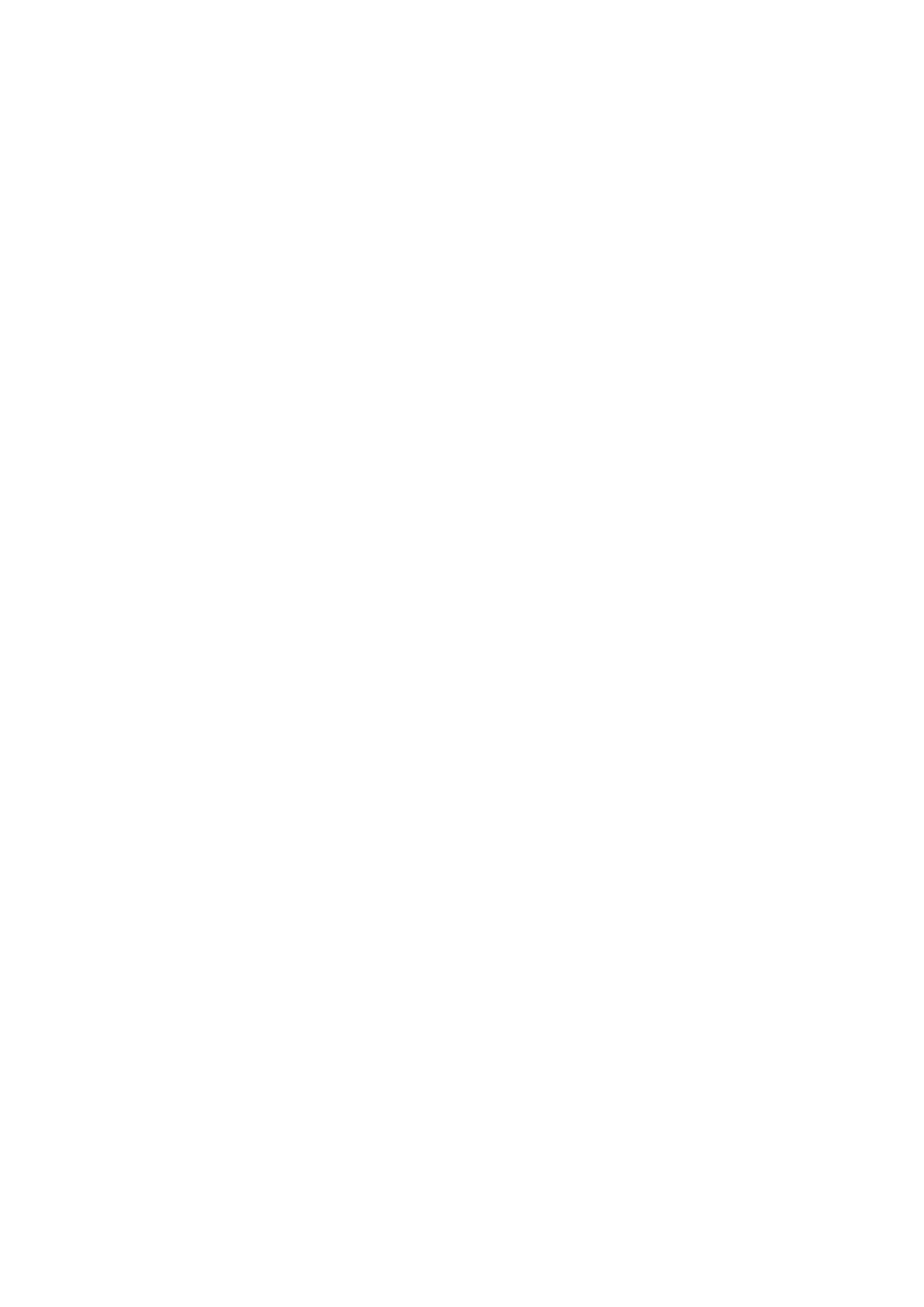## **DIGITAL CITIZENSHIP EDUCATION** WORKING **CONFERENCE**

**DCE Expert Group** August, 2017

Education Policy Division Education Department **Council of Europe**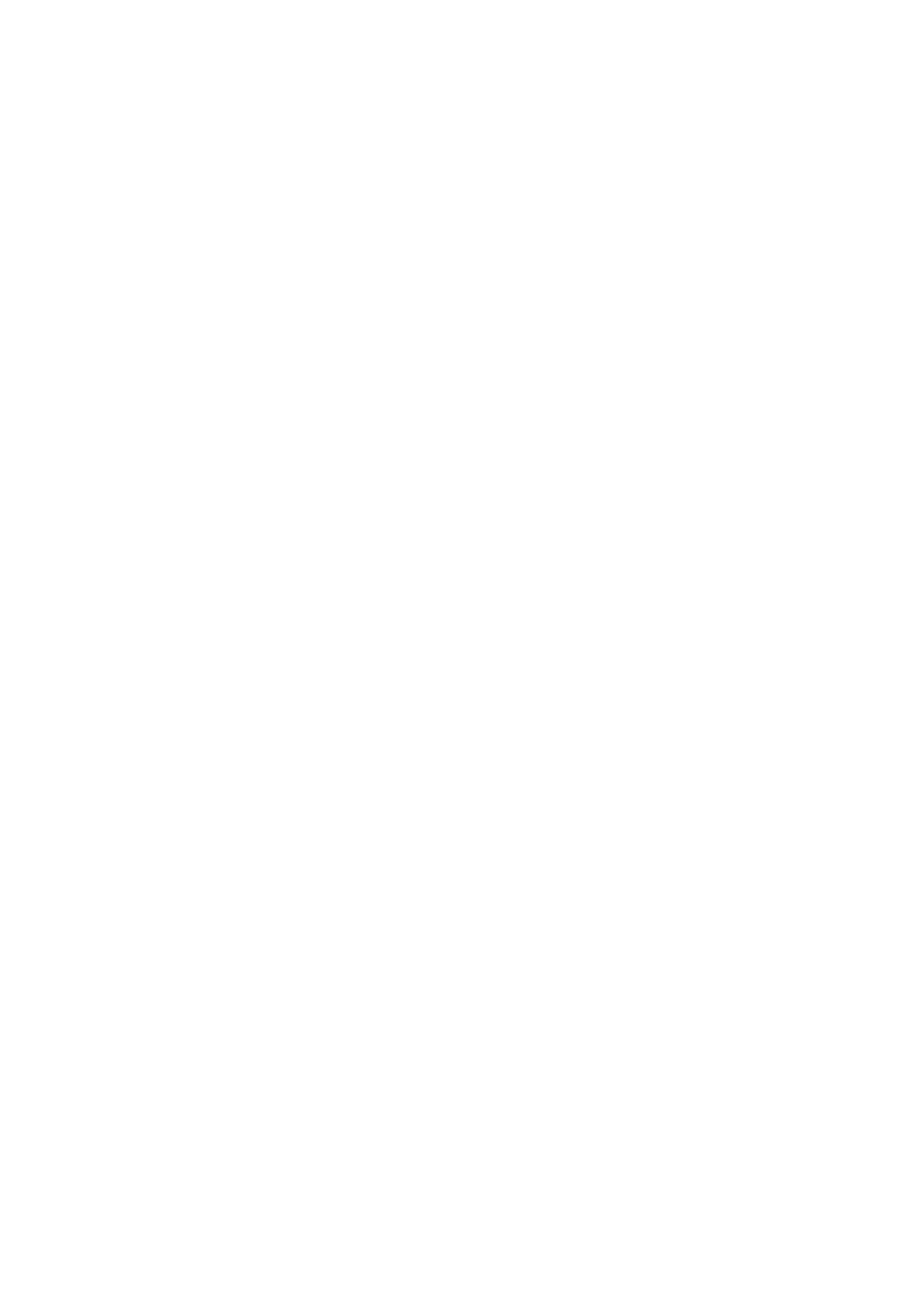### **CONTENTS**

| PART 1 SETTING THE CONTEXT                                                                    | 7  |
|-----------------------------------------------------------------------------------------------|----|
| <b>Background and rationale</b>                                                               | 7  |
| <b>The Challenges</b>                                                                         | 8  |
| Citizenship in crisis                                                                         | 8  |
| Human rights                                                                                  | 8  |
| Historically and contextually defined (digital) citizenship                                   | 8  |
| Technology as a determinant of digital citizenship                                            | 9  |
| Private interests                                                                             | 9  |
| Digital citizenship, participation and power imbalances                                       | 9  |
| <b>Conceptual Model</b>                                                                       | 10 |
| <b>Guiding Principles</b>                                                                     | 12 |
| Contextual Criteria                                                                           | 12 |
| <b>Informational Criteria</b>                                                                 | 13 |
| <b>Organisational Criteria</b>                                                                | 13 |
| PART 2 IMPLEMENTING DIGITAL CITIZENSHIP EDUCATION                                             | 15 |
| <b>Stakeholder Involvement</b>                                                                | 15 |
| Digital Citizenship Education: Implications for School Resources and Infrastructure           | 17 |
| <b>Capacity Building: Preparing Teachers for Digital Citizenship Education</b>                | 19 |
| <b>APPENDICES</b>                                                                             | 21 |
| <b>Appendix I - The 10 Digital Domains</b>                                                    | 21 |
| <b>Appendix II - Competences for Democratic Citizenship</b>                                   | 23 |
| Appendix III – Members of the Council of Europe Expert Group on Digital Citizenship Education | 24 |
| <b>REFERENCES</b>                                                                             | 25 |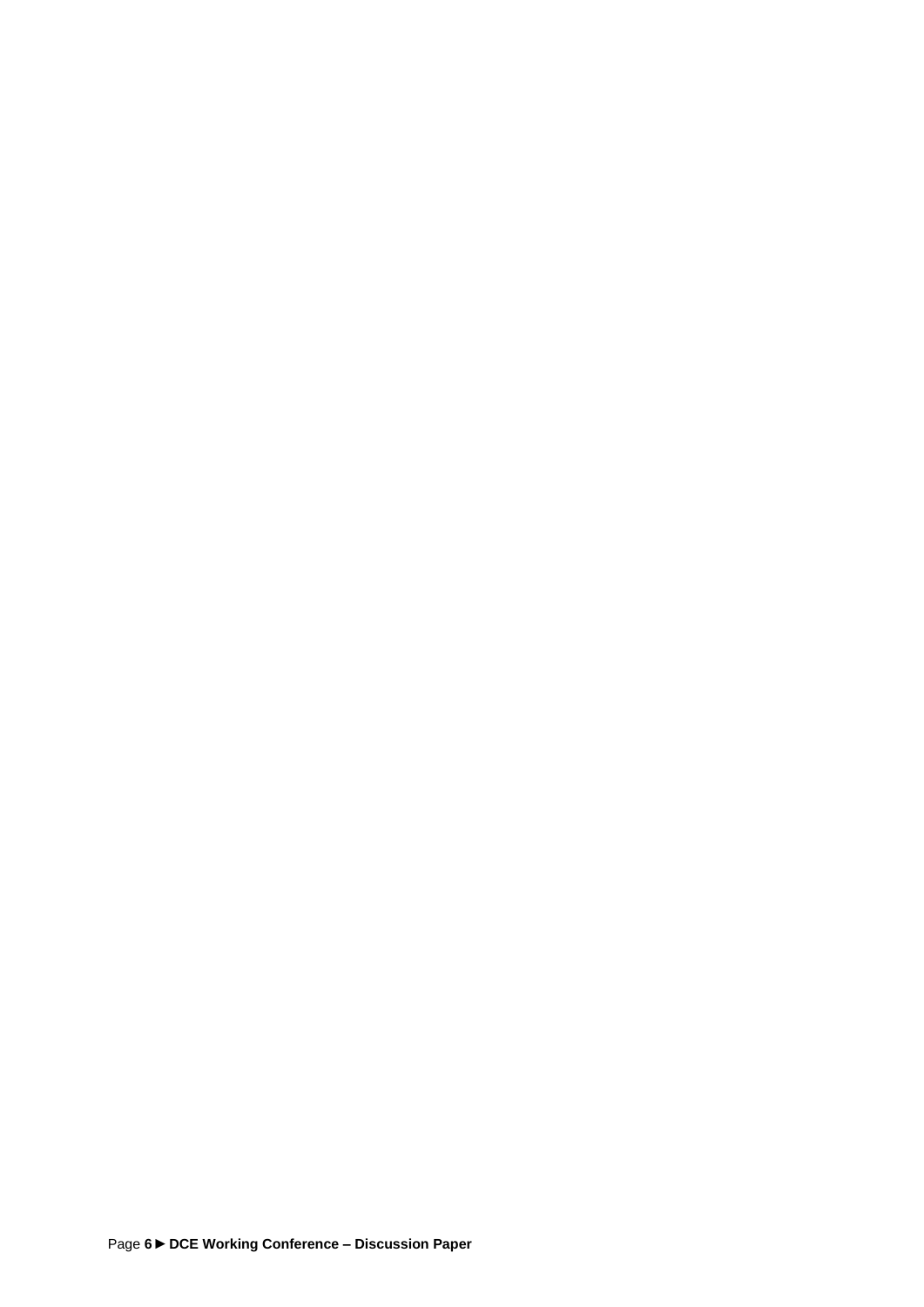## <span id="page-6-0"></span>Part 1 **Setting the Context**

Supporting children and young people to participate safely, effectively, critically and responsibly in a world filled with social media and digital technologies is a priority for educators the world over. The notion of digital citizenship has evolved to encompass a range of competences, attributes and behaviours that harness the benefits and opportunities the online world affords while building resilience to potential harms. The purpose of this paper is to set out some of the underlying assumptions, guiding principles and implications for educators and other stakeholders in assessing the scope of the emerging field of digital citizenship education. The paper is presented in two parts: Part 1 focuses on the background context and rationale for digital citizenship education as a policy priority and a consideration of its possible definition and scope; while Part 2 outlines some indicative actions, areas of responsibility and policy implications for the educational sector in implementing programmes of digital citizenship education. Finally, a brief description of the ten digital domains for digital citizenship education is contained in Appendix 1.

### <span id="page-6-1"></span>**Background and rationale**

Young people today inhabit a world that has been transformed by digital technologies, effortlessly enabling connectedness through social media and access to vast quantities of information. Making sense of this hyper rich information and engaging effectively and responsibly poses a whole set of new challenges for educators as they seek to prepare young people as citizens, exercising their rights and participating effectively in the affairs of the community.

Digital Citizenship refers to the ability to engage positively, critically and competently in this digital environment, drawing on the skills of effective communication and creation, to practice forms of social participation that are respectful of human rights and dignity through the responsible use of technology. The Council of Europe's Competences for Democratic Culture (Council of Europe, 2016a) provides the starting point for this approach to digital citizenship, noting that the competences which citizens need to acquire if they are to participate effectively in a culture of democracy are not acquired automatically but instead need to be learned and practised (Council of Europe, 2008). As such, education has a vital role to play in preparing young people to live as active citizens and helping them acquire the skills and competences needed.

The notion of competence employed here is one that goes beyond basic skills and refers to the 'ability to mobilise and deploy relevant values, attitudes, skills, knowledge and/or understanding' in the context of democratic society (Council of Europe, 2016a, p.23). Such contexts are not restricted to the physical world. The digital world now constitutes an environment fundamental to democratic processes that include the dissemination and mediation of information online, the platform by which intercultural dialogue is enabled and the context in which citizens increasingly exercise their rights to participate socially, economically and politically. For this reason, the model for competences for democratic culture has relevance not only to education for democratic citizenship, human rights education and intercultural education but also to digital citizenship education.

Being able to participate fully and effectively as digital citizens is not just about acquiring the appropriate skills or competences, however. It is, as recognised in the Council of Europe's Strategy for the Rights of the Child (2016-2021) (Council of Europe, 2016b), a matter of fundamental rights in the digital age. The pervasive use of ICTs by young people has rendered the separation of online and offline life increasingly meaningless, requiring urgent attention to Protection, Provision and Participation rights in the digital domain (the three P's as set out in the UN Convention of the Rights of the Child). In this context, the Council of Europe has advocated that Member States update legislation and policy to protect children in the digital environment, take action to empower children to make use of the full potential of ICT and provide education on digital citizenship and address radicalisation and hate speech.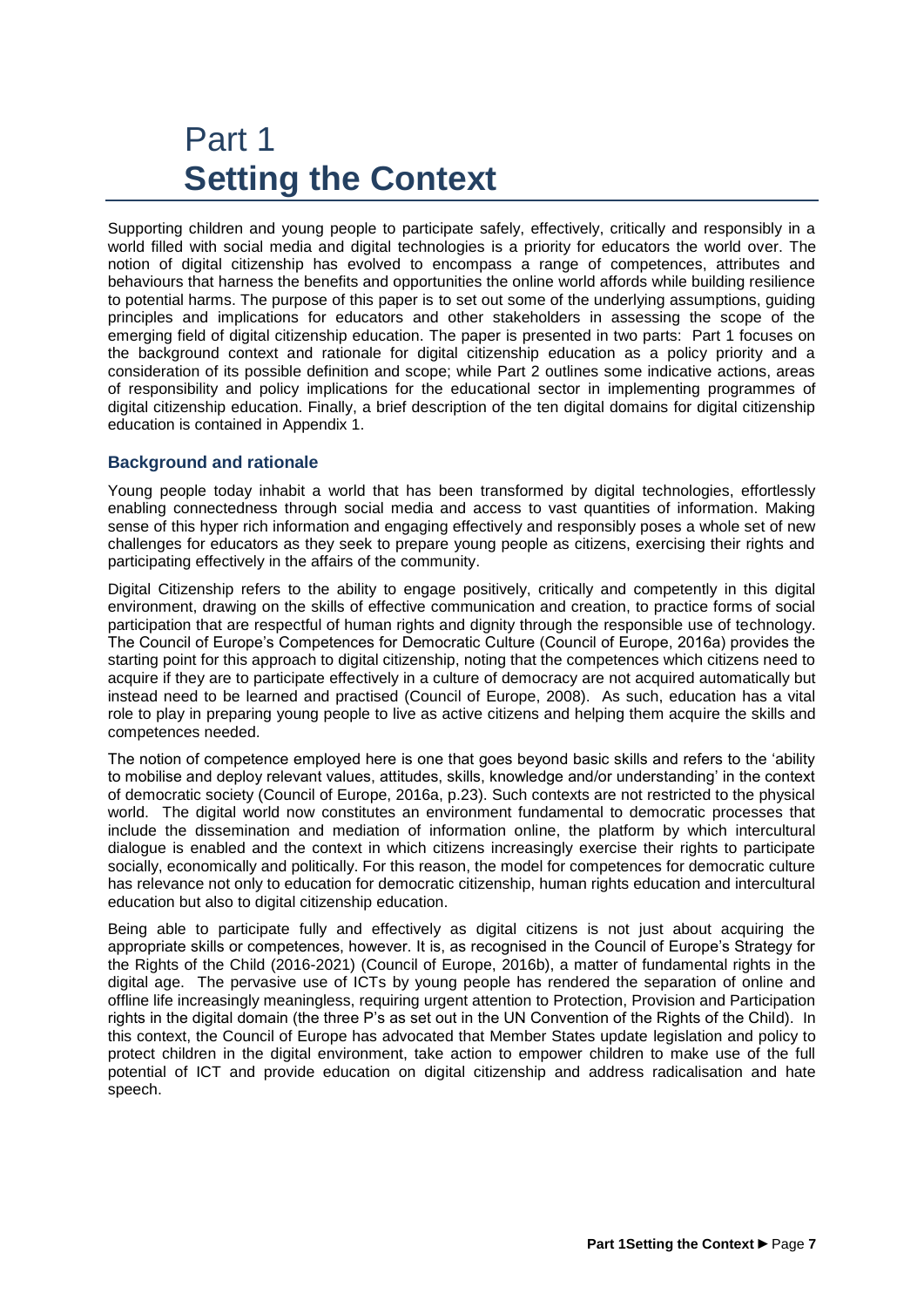### <span id="page-7-0"></span>**The Challenges**

### <span id="page-7-1"></span>Citizenship in crisis

In the last few decades, with the victory of liberal democracies and market capitalism over other forms of political and economic models and the prevalence of neo-liberalism, there has been a growing concern that citizens have been reduced to their role of consumers and discouraged from political participation (Svensson, 2011). Lower voter turnout in elections and a dwindling trust in politics are among the signals of a deeper crisis of citizenship, which extends into the digital world.

But the shift from citizens to consumers is only one of the many factors of a citizenship in crisis. Dahlgren (2007), for instance, identifies the dispersion of unifying cultural frameworks and individualization as key processes in late modernity. Similarly, Moro (2016) identifies migration, porous borders and the loss of the state's power in favour of international and supranational entities as factors in the changing nature of citizenship and forms of belonging.

Digital citizenship faces many analogous or related strains by design, given the decentralized nature of the Internet and its inner contradictions which manifest themselves in many ways including the tension between the potential for increased political participation and realisation of human rights versus the growing concentration of power in the hands of private players and the abuse from States in the form of censorship and surveillance.

### <span id="page-7-2"></span>Human rights

Digital citizenship, in order to be coherently defined, has to be grounded in universal/global principles applicable to all humans regardless of their diversity (origin, sex, race, religion…) to reflect the reality of the Internet. Human rights are perfectly suited for that task. However, as the sovereign power of Nation States erodes, it becomes unclear who will be in charge of enforcing human rights, especially in the online environment.

At the same time, such universalism goes against the formation of membership, sense of belonging and emergence of spontaneous forms of digital citizenship practices online. As Svensson (2011) notes, "defining community around boundaries of interest and meaning-making […] makes more sense in a reflexive and late modern society with digital communication that in many cases transcends state territory and unites users around cultural interests, lifestyles and tastes. […] These shared values, norms and ideas then constitute the core of the political community, out of which authority is constituted and claimed. Adherence to, and socialisation into, community values then becomes important for determining relations and power mechanisms within a community." (Svensson, 2011)

In this light, integrating human rights in the curriculum makes sense in order to ensure that spontaneous forms of digital citizenship emerging in online communities are grounded in and compatible with human rights.

### <span id="page-7-3"></span>Historically and contextually defined (digital) citizenship

Defining citizenship and by extension, digital citizenship, has always been a challenge in itself. It is grounded in the historical evolution of citizenship, which has taken two main forms: the republican form (inherited from the Athenians) and the liberal form (inherited from the Romans). The republican form insisted on the necessity of participation of citizens in politics, which has been criticized as being despotic as it forced citizens to dedicate virtually all their time to public affairs, linking freedom to civic participation; the liberal form takes the shape of a legal status of citizenship where the individual remains free to pursue his/her own personal good all the while being subject to the rule of law which has been criticized for relying on a just constitutional regime which, without citizen participation, could not be guaranteed.

From those two main historical definitions, a variety of different conceptions of citizenship emerged along with different views as to "what the criteria of membership should be; the nature of the political and legal institutions to which a citizen belongs; the content of their rights and duties; and the character of the norms and attitudes citizens require to exercise and fulfil these civic entitlements and obligations." (Bellamy, 2014)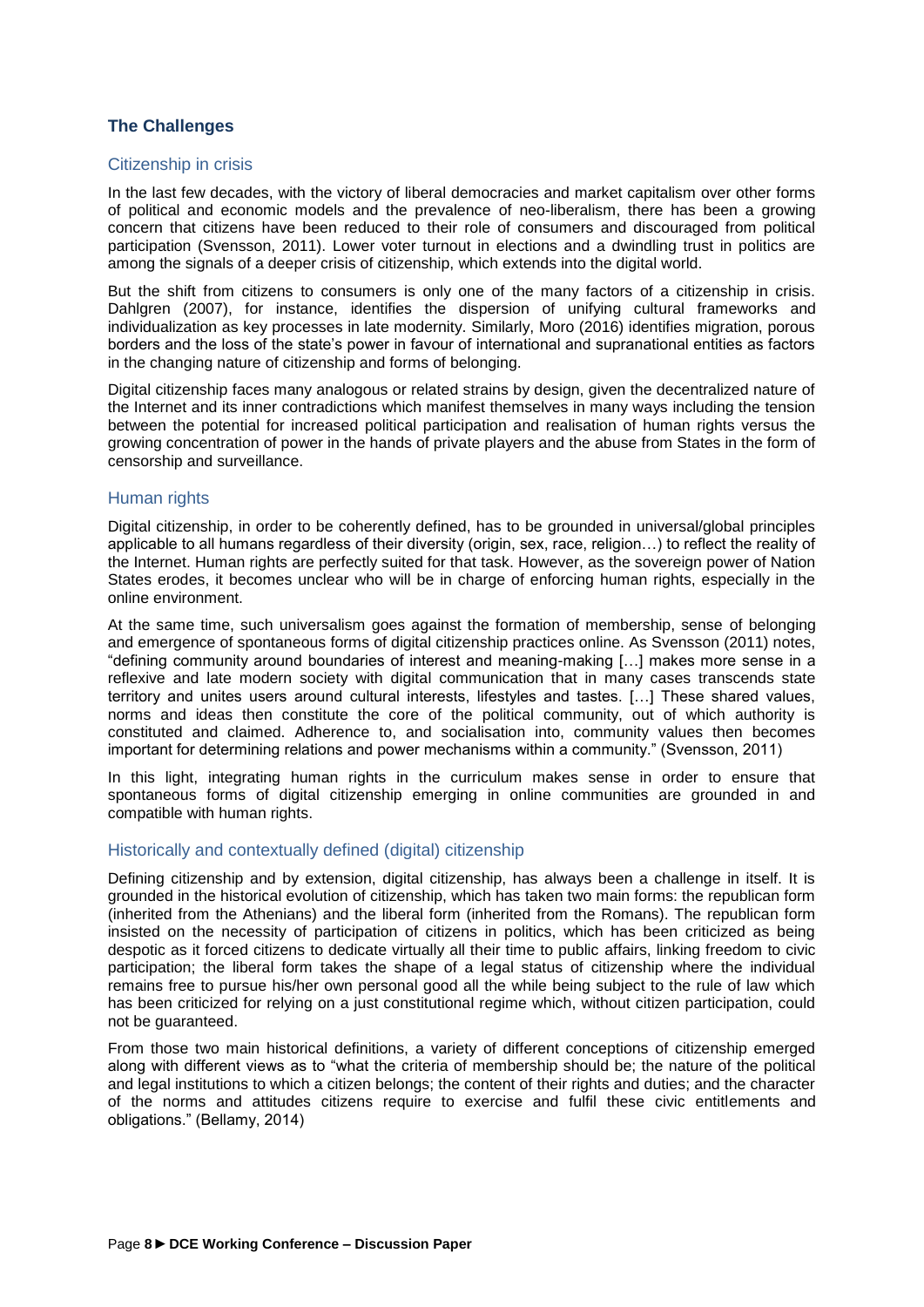Thus, the current agreed upon definition of citizenship and digital citizenship will reflect the present-day concerns and interpretations of the conceptions of citizenship above, for instance, insisting more or less on the necessity to participate (the republican conception of citizenship) or on freedom under the rule of law (the liberal conception of citizenship). Citizenship, and by extension digital citizenship, is therefore ideologically tinted. In the present day, neo-liberal values put less focus on participation versus personal freedoms, manifest in their vision of a "regalian State." Transposed to the online world, we can clearly see the alignment of such ideals in digital citizenship programmes of companies like Google which put emphasis on "following the rules" and online safety with little to no mention of participation, agency or the possibility to "change" the rules.

### <span id="page-8-0"></span>Technology as a determinant of digital citizenship

The technologies and technical standards underpinning the Internet – in Lessig's term "code is law" (Lessig, 1999) – play a determinant role in defining the forms of digital citizenship, from the level of participation, agency, all the way to the assorted rights, responsibilities and their enforcement.

Debates around net neutrality should be seen in that light, as its principles safeguard free speech and equal access to the network, which are key components of digital citizenship. Other technical developments such as cryptography, blockchain technology, artificial intelligence, virtual (or augmented) reality or the decentralized web and the spreading of wearable devices will also impact on digital citizenship, by creating conditions of anonymity, promoting freedom of speech without censorship, but at the expense of enforcement of other fundamental rights such as fighting harassment, or criminal activity, or on the contrary, automated instantaneous censorship (via Artificial Intelligence). Augmented reality will allow for more "lifelike" human interactions online and further potential for community formation and developing a sense of belonging via the Internet, building on and reinforcing existing communities like MMORPG (Massive Multiplayer Online Role Playing Games).

Algorithms and artificial intelligence are increasingly at the heart of many of the services digital citizens use: search engines and online platforms rely on algorithms to sort, filter and recommend content, personal assistants rely on algorithms and AI to provide "tailored" feedback to users… The interdependence of algorithms/artificial intelligence and big data also means that more and more data about users needs to be collected for artificial intelligence to progress, including data from connected devices such as smartwatches, sensors etc. Among the many challenges these developments raise, we may underline the phenomenon of "filter bubbles" which isolates users by displaying content which is in conformity with the users' preconceptions/habits, but many other challenges lie ahead for AI and Big Data such as discrimination from accessing certain services, online or offline. The fear of a "Big Brother" Orwellian dystopia is directly related to these advances and substantiated by cases of discrimination on political grounds that currently exist in various parts of the world.

### <span id="page-8-1"></span>Private interests

The concentration of corporate ownership of key online services and especially social media platforms has raised many questions as to the potential of these new forms of media to enhance citizen participation. The technical features of digital platforms, especially social networking platforms, influence the way users deliberate and interact with each other, leading to a more or less conducive environment for experiencing digital citizenship (Bakardjieva et al., 2012). For instance, Facebook's design favours open-ended exchanges but hinders decision-making and consensus-building.

The concerns about private ownership of the Internet are not solely related to freedom of expression and go beyond. As Rebecca MacKinnon from the New American Foundation puts it: "What is troubling and dangerous is that in the internet age, public discourse increasingly depends on digital spaces created, owned and operated by private companies." (MacKinnon, 2010)

### <span id="page-8-2"></span>Digital citizenship, participation and power imbalances

The analysis of power and its distribution is also core to understanding citizenship and digital citizenship. As Cruickshank observes, the tools for enhancing citizen participation online are only effective if appropriately empowered. For instance, a municipal discussion board where citizens can post suggestions or online consultations is only a meaningful tool for participation if the authority in place acts on them since the decision-making power is solely in their hands (Cruickshank, 1999).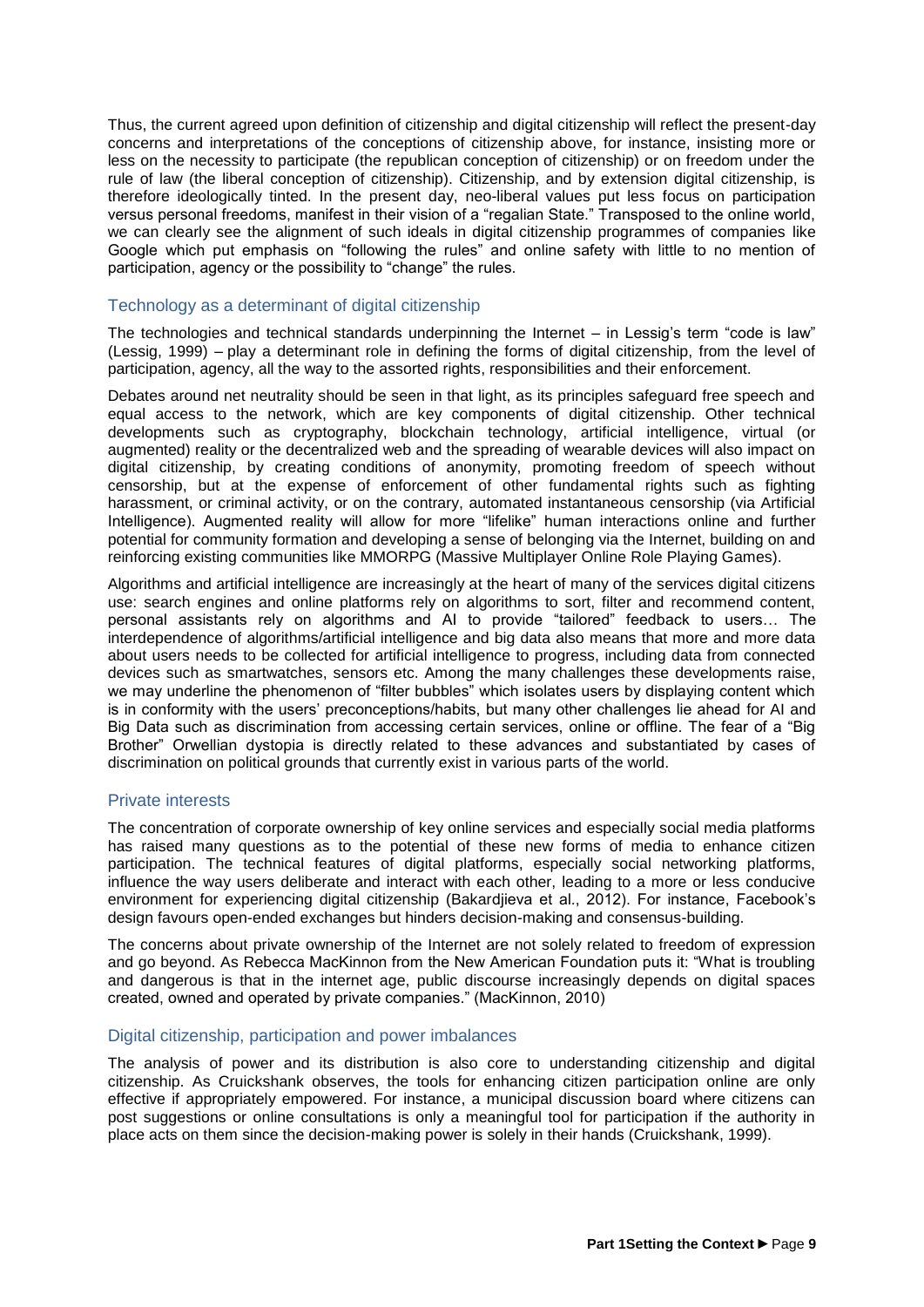Power imbalances on the Internet also present a threat to digital citizenship. Some of these are simply an extension of the "pay to play" imbalances (Cotton, 2012) in the physical world. Since many online services rely on an advertising-based business model, influence online can be determined by wealth inequality. In essence, a wealthy brand or wealthy political figure will have the ability to produce more online content, access more communication channels and gain more influence online than less wealthy brands or political figures. The study of successful political campaigns waged online is a case in point (Aaker & Chang, 2010).

The use of psychometric profiling and extension of online marketing techniques to the political realm, thus encouraging behaviours not based on rationality but impulsiveness, emotions or sub consciousness, poses similar risks for democratic culture. While this is an emergent field with little evidence to measure the impact on consumer/voter behaviour, concerns for citizenship and digital citizenship arise since free will or freedom from manipulation is a precondition for their effective exercise.

This is not to say that digital citizenship is rendered inoperable, but rather that careful examination of power imbalances, originating in wealth, technological advances, digital skills, unequal access to the network or any other, is a necessity to assess the ways through which imbalances can be addressed and thereby guarantee the healthy development of digital citizenship in the future. For instance, mass manipulation/surveillance is dependent on centralization and access to user data, something made possible thanks to the prevailing online business models, which rely precisely on the centralization/collection of user data.

### <span id="page-9-0"></span>**Conceptual Model**

Digital citizenship is a concept that has emerged in policy discourse and academic literature to denote the norms of appropriate, responsible behaviour with regard to technology use (Ribble et al., 2004). This complex term draws together a range of closely related synonyms or concepts including "Global Citizenship" (Parker & Frailon, 2016; UNESCO, 2015), "Global Competence" (OECD, 2016b), "Digital Competence" (Ferrari, 2013; Vuorikari, Punie, Carretero Gomez & Van den Brande, 2016), "Digital Literacy" (Canada's Centre for Digital and Media Literacy, 2016) and "Media and Information Literacy" (Frau-Meigs & Hibbard, 2016; UNESCO, 2013).

For the purposes of this project, the definition of digital citizenship incorporates the three key elements of *digital engagement*, *digital responsibility* and *digital participation* brought about through the critical analysis and the competent use of digital technology underpinned by a concept of citizenship founded on respect for human rights and democratic culture. Accordingly, the following has been adopted as a working definition to guide the project:

Digital Citizenship may be said to refer to the competent and positive engagement with digital technologies and data (creating, publishing, working, sharing, socializing, investigating, playing, communicating and learning); participating actively and responsibly (values, skills, attitudes, knowledge and critical understanding) in communities (local, national, global) at all levels (political, economic, social, cultural and intercultural); being involved in a double process of lifelong learning (in formal, informal, non-formal settings) and continuously defending human dignity and all attendant human rights.

Figure 1 present a conceptual model of digital citizenship education, summarising its foundations, pillars and scope.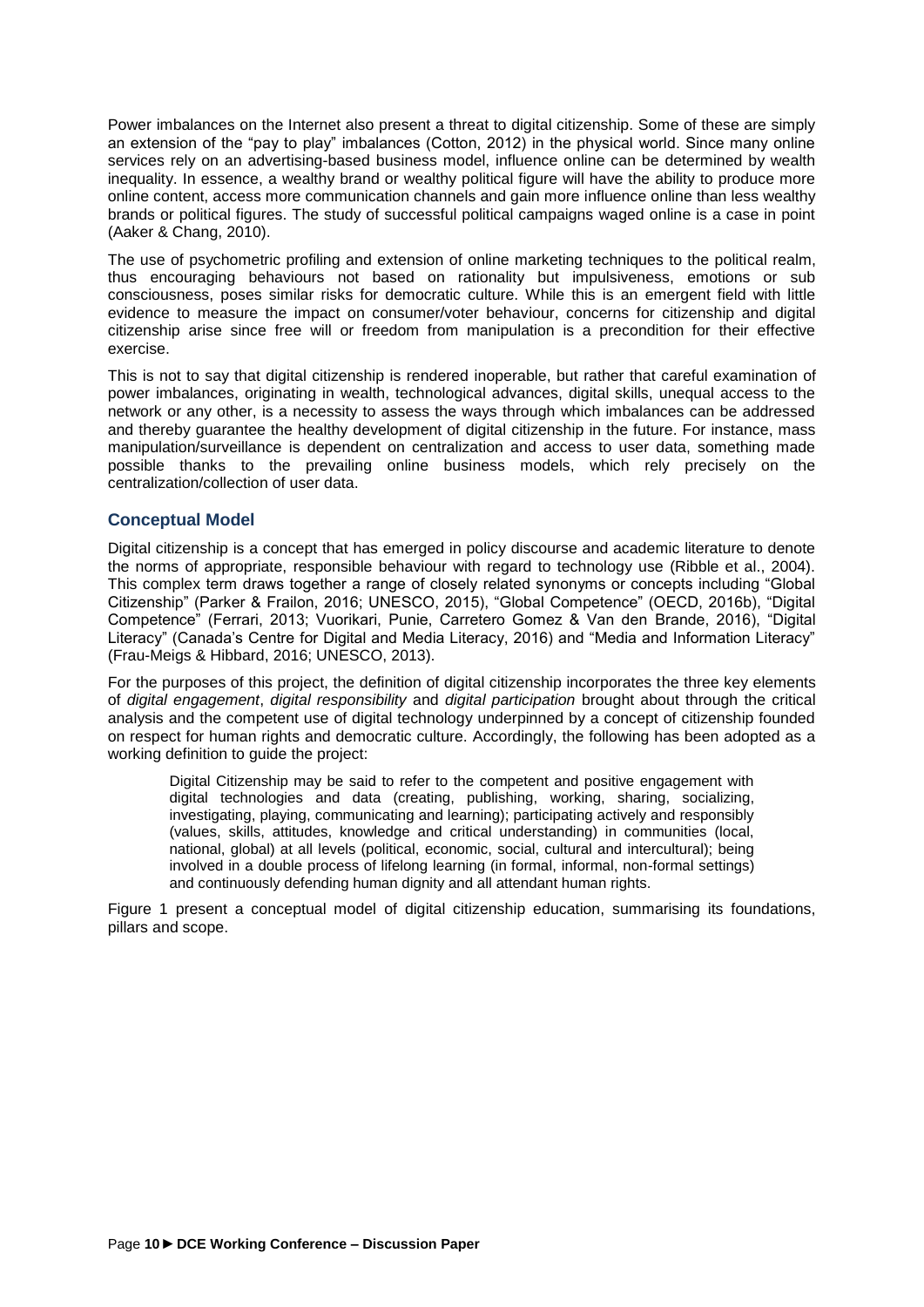

#### **Figure 1 –** Conceptual model of digital citizenship

The base of the model is built on a set of competences for democratic citizenship in the key areas of: Values, Attitudes, Skills, Knowledge and Critical Understanding (Council of Europe, 2016).<sup>1</sup>

These are applied in ten key digital domains, derived from a review of the literature,<sup>2</sup> which act as the cross-frame for the model of digital citizenship model (Table 1) $^3$ 

|  | <b>Table 1 – Ten Digital Domains</b> |
|--|--------------------------------------|
|--|--------------------------------------|

| <b>Being Online</b>     | 1. Access and Inclusion<br>2. Learning and Creativity<br>3. Media and Information Literacy                     |
|-------------------------|----------------------------------------------------------------------------------------------------------------|
| <b>Wellbeing Online</b> | 4. Ethics and Empathy<br>5. Health and wellbeing<br>6. E-presence and communications                           |
| <b>Rights Online</b>    | 7. Active Participation<br>8. Rights and Responsibilities<br>9. Privacy and Security<br>10. Consumer Awareness |

Finally, a review of practice in the field of digital citizenship<sup>4</sup> identifies five essential factors or pillars that shape or determine outcomes, regardless of the context in which projects have been conducted. These pillars therefore support a development model of digital citizenship and highlight elements of sense making practices framed by enabling policy and successful monitoring and evaluation (M & E) methodology. Between these "framing" pillars, the actors – from teachers and learners to content and policy makers – and the resources and infrastructure available, will play a major role in the level of success achieved. However, efficient strategies are at the core of implementing sensible practices that will permit learners of all ages to develop their full potential as active citizens in the democracies of today and tomorrow.

 $\overline{a}$ 

See Appendix 2

<sup>2</sup> *Digital Citizenship Education: Overview and New Perspectives* (forthcoming)

 $3$  See Appendix 1 for a brief description of the 10 digital domains

<sup>4</sup> Expert Group, *Good Practice Survey in Digital Citizenship* (unpublished) Council of Europe.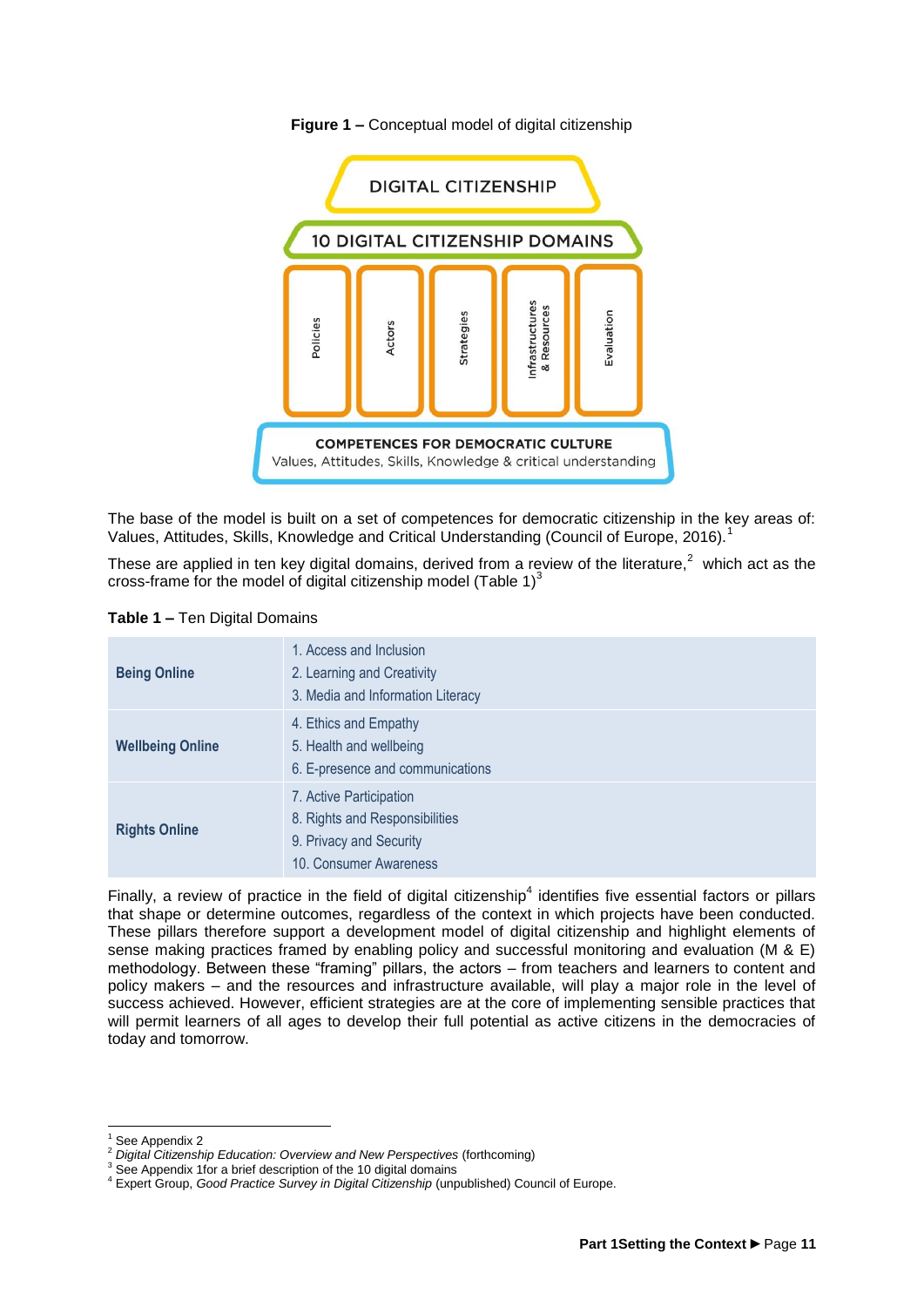### <span id="page-11-0"></span>**Guiding Principles**

A digital citizen, as defined above, is a person able to actively, critically, responsibly and continuously engage in community life. Such engagement is dependent on contextual, informational and organizational criteria that constitute the guiding principles that can underpin the societal and educational move towards digital citizenship. The 9 guiding principles (Figure 2) defined below not only underpin all digital citizenship initiatives, but can also serve as reference points or benchmarks for the assessment of progress, with critical understanding as a transversal principle.





### <span id="page-11-1"></span>Contextual Criteria

*The first three guiding principles can be considered the Contextual preconditions for digital citizenship.*

- 1. **Access to digital technology** is a pre-condition to digital citizenship. Without this, even nondigital democratic citizenship has become difficult as ICT is an integral part of everyday life in today's society. On average, almost a quarter of European citizens (76.7%) are reported not to have access to online technology<sup>5</sup>. This figure rises to more than half of citizens worldwide, since just 49.2% of people in the world were internet users at the end of the first quarter of 2017. Out of all member countries of the Council of Europe, almost 20 fall below the European benchmark. In 2014, only nine CoE member countries in the OECD (2016a) were considered to provide an equitable level of access through their educational systems. Although seemingly no more recent data is available on the level of access to internet in schools which, for certain sectors of the population is the main source of equal opportunities, anecdotal evidence through youth participation suggests that this is low. A March 2015 Eurostat report states "*The vast majority of young people used the internet at home, while about half made use of the internet at other people's houses and about 40 % at a place of education."<sup>6</sup>*
- 2. **Basic functional and digital literacy skills** are the second pre-condition, without which citizens are unable to access, read, write, input and upload information, publish, participate in polls, or express themselves in a manner permitting them to engage digitally in their community (Vourikari et al., 2016). Too many children, even in Europe, are unable to benefit, or at least fully benefit, from basic education due to poverty, gender, ethnicity and where they

6 Retrieved June 1, 2017 from: [http://ec.europa.eu/eurostat/statistics-explained/index.php/Being\\_young\\_in\\_Europe\\_today\\_-](http://ec.europa.eu/eurostat/statistics-explained/index.php/Being_young_in_Europe_today_-_digital_world#A_digital_age_divide)

 $\overline{a}$ <sup>5</sup> Retrieved June 1, 2017, from:<http://www.internetworldstats.com/stats4.htm>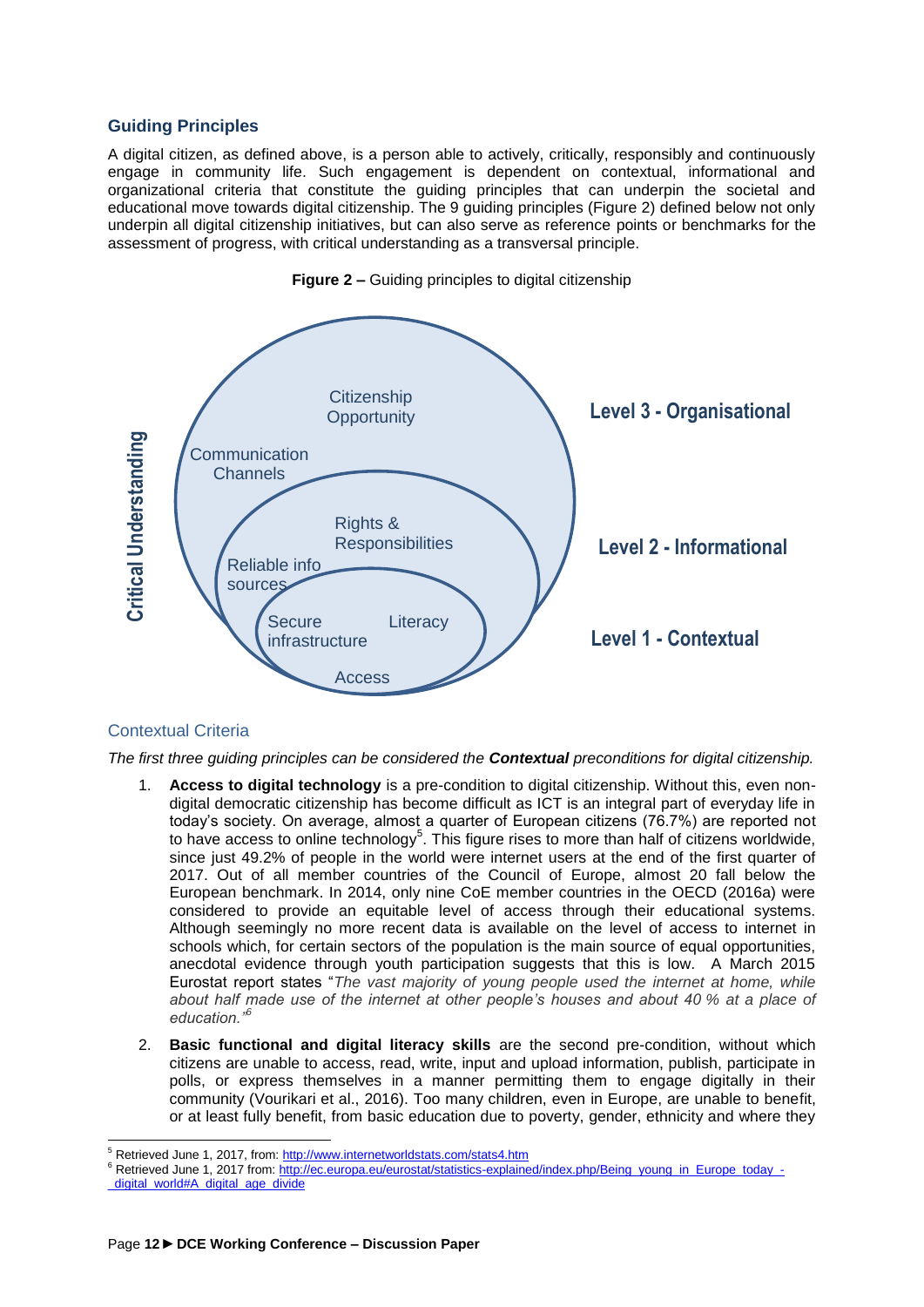live. OECD estimates, for example, that 168,000 15-year-olds in France do not yet have the basic knowledge and skills needed to thrive in modern societies, and adults in only 7 European-OECD countries perform at the benchmark level on the literacy scale (OECD, 2016a).

3. **A secure technical infrastructure** that enables citizens of all ages to have sufficient confidence and trust to digitally engage in online community activities is the third pre-condition that completes the first level of core guiding principles to digital citizenship. This criterion is less objective and hence more difficult to measure, changing over time and influenced by factors including but not limited to political systems, rise in cybersecurity issues and emerging technology trends including the Internet of Things.

### <span id="page-12-0"></span>Informational Criteria

*The second, Informational level is composed of a further three guiding principles.*

- 4. **Knowledge of rights and responsibilities** is key to engaging actively as a digital citizen, and this shapes and is shaped by values and attitudes. Both capacity building efficacy and outcomes are difficult to measure on this principle for several reasons. In schools, learning about rights and responsibilities is usually lumped together within "religion, ethics and moral education", with insufficient data on the areas covered or resources or information sources used to venture into gauging their impact. Moreover, rights and responsibilities are "lived" rather than taught. Only anecdotal evidence appears to be available on knowledge of rights and responsibilities, with few citizens of any age able to cite more than a limited few of their fundamental rights. Furthermore, project-related surveys (ENABLE, 2017) seem to indicate a sharp decline in classroom and school climate over the past decade.
- 5. **Reliable information sources** are essential for positive active participation in community life. The advent of big data analytics, data presentation algorithms and profiling, reduced plurality and increased polarisation of information can rapidly lead young citizens into radicalisation, especially if values, attitudes, rights and responsibilities have not been sufficiently inculcated through education in its broader sense. Without reliable information sources, digital citizenship can morph into extremism, discourage participation and even prevent certain sectors of the population from practising their digital citizenship rights.
- 6. **Participation skills** depends on a range of cognitive and practical skills, the development of which begin at home and continue at home and school from a very early age. These skills combine knowing when and how to speak out, empathy and cultural understanding to fully grasp meaning, critical thinking and oral and written expression skills. Participation capacity is increasingly entering the school curriculum, though currently remains very much performancerelated consultations rather than output-oriented open debate and no statistics are apparently available. The Council of Europe is developing a youth participation index to analyse participation opportunities of young people.

### <span id="page-12-1"></span>Organisational Criteria

*The third level of guiding principles can be referred to as Organisational, implying both organisation at the personal and societal level, and comprises the final three principles.*

- 7. **Flexible thinking and problem-solving** are higher cognitive skills that call on a broader combination of all four areas of the CDC "butterfly" than any of the previous principles. Problem-solving requires understanding of the issues at hand, analysis, synthesis, induction and deduction, but above all it depends on learning activities from early childhood onwards that foster cognitive development through exploration-driven activities. Problem solving is being promoted by the Institute of Prospective Technological Studies, a European Commission research agency, as one of the five essential areas that should underpin all school curricula, along with communication, creativity, responsibility and informational skills.
- 8. **Communication** is the second guiding principle at the third level, and refers to both skills and tools. Whilst communication tools are readily available to citizens who fulfil the previous seven principles, recent statistics show that citizens today are 99% consumers and just 1% creators of content, and that 64% of all internet content is video streaming (expected to reach 80% by 2020), which reduces possibilities for active engagement and interaction. Moreover, only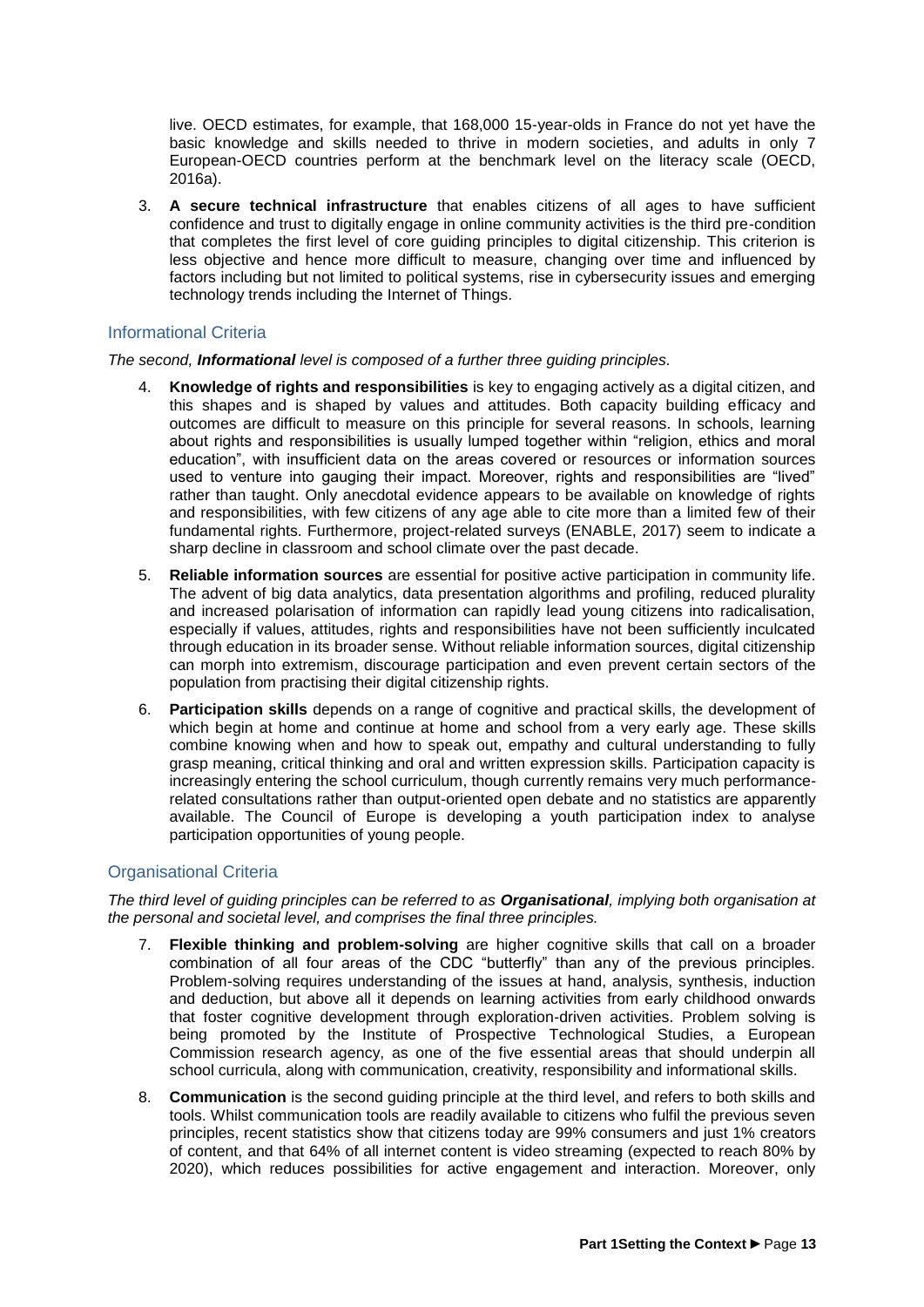between 0.1% and 6% of online content is in languages other than English<sup>7</sup>, which also largely reduces possibilities for citizens to be aware of the global context. In the digital world which knows no local or national boundaries, is it important that digital citizens are able to know what is going on in the world beyond their own community?

9. **Citizenship opportunity** is the ultimate guiding principle without which digital citizens are unable to hone their citizenship skills or exercise their rights and responsibilities. Citizenship opportunity calls for a flexible, open, neutral and secure framework where algorithms are unable to filter and polarise data and where citizens can have their say without fear of retribution. It refers to an online world where they can get access to reliable data to build their decisions, public friendly e-government platforms to undertake community-related actions and where they can interact and have their voice heard with respect from other citizens regardless of age, gender, background or other. At a personal level, this calls for self-efficacy that can only be developed through the culmination citizenship-oriented skills, attitudes, values and knowledge.

 $\overline{a}$  $^7$  See UNESCO'Linguistic diversity and multilingualism on the internet'. Retrieved June 1, 2017 from: [http://www.unesco.org/new/en/communication-and-information/access-to-knowledge/linguistic-diversity-and-multilingualism-on](http://www.unesco.org/new/en/communication-and-information/access-to-knowledge/linguistic-diversity-and-multilingualism-on-internet/)[internet/](http://www.unesco.org/new/en/communication-and-information/access-to-knowledge/linguistic-diversity-and-multilingualism-on-internet/)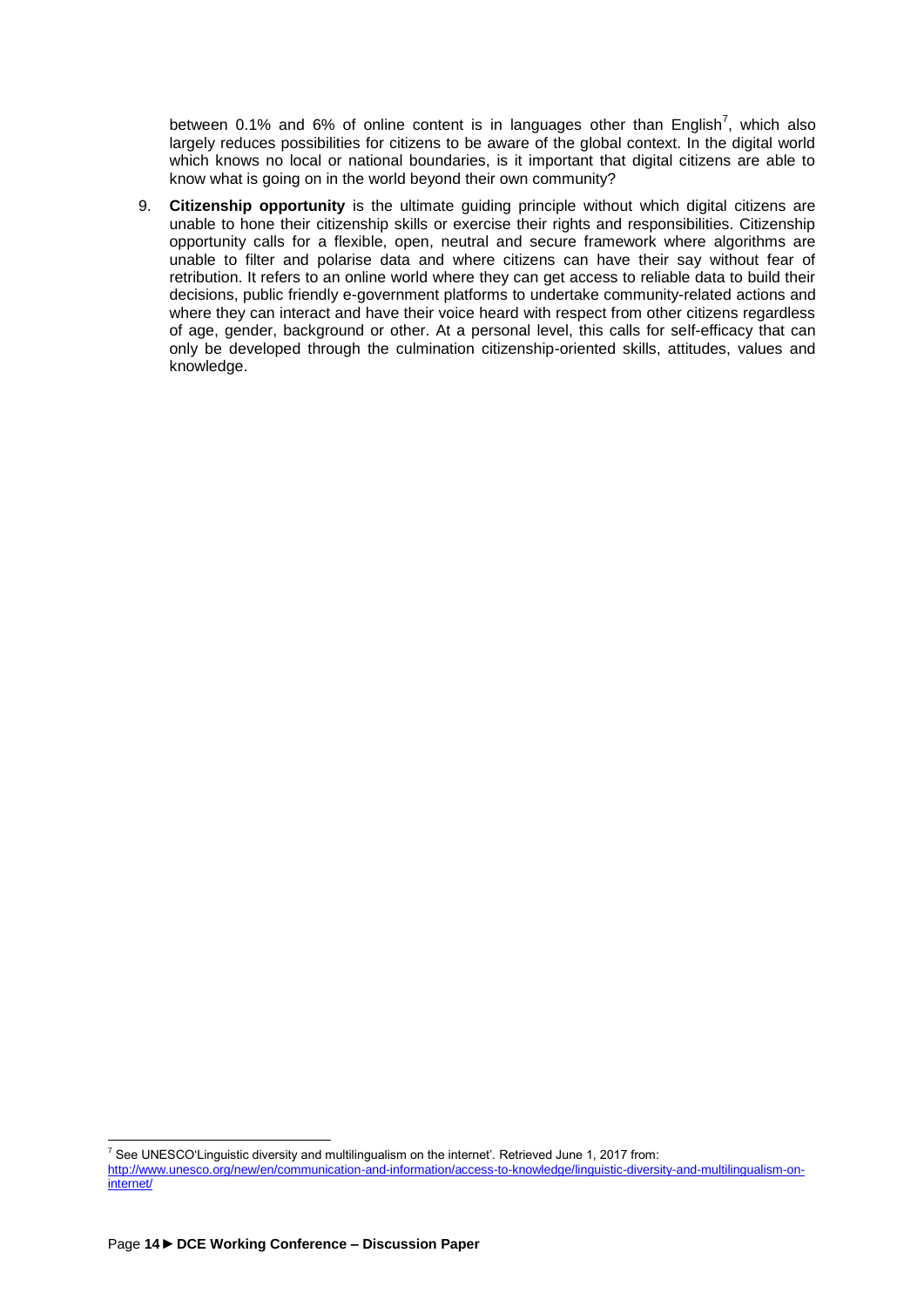## <span id="page-14-0"></span>Part 2 **Implementing Digital Citizenship Education**

Our working definition of digital citizenship places particular emphasis on the role of education, emphasising the continuous process of lifelong learning affecting all contexts in which educational support for digital citizenship takes place, transversally and seamlessly. The notion of Digital Citizenship Education (DCE), therefore, views education as both the spark and as effect of a process of citizenship. In this section, we focus on three aspects of digital citizenship education – stakeholder roles and responsibilities; scenarios for school organisation and preparing teachers – as the basis of an implementation strategy.

### <span id="page-14-1"></span>**Stakeholder Involvement**

The survey of practices in digital citizenship undertaken as part of this project identified a diverse range of stakeholders active in in the implementation of digital citizenship programmes. Table 2 summarises the principal stakeholder groups, the distinct perspectives of each and related implications for policy and/or practice.

| <b>ACTOR</b>             | <b>IMPLICATION FOR POLICY OR PRACTICE</b>                                                                                                                                                                                                                                                                                                                                                                                                      |
|--------------------------|------------------------------------------------------------------------------------------------------------------------------------------------------------------------------------------------------------------------------------------------------------------------------------------------------------------------------------------------------------------------------------------------------------------------------------------------|
| <b>Students</b>          | educate and protect themselves<br>$\blacktriangleright$<br>organize genuine participation<br>develop empowerment in terms of competences                                                                                                                                                                                                                                                                                                       |
| <b>Parents</b>           | get involved in internet and citizenship debate<br>help children balance the social and interpersonal implications of using online<br>technology<br>regular communication with their children and schools in order to help develop<br>the skills of involved and informed digital citizens                                                                                                                                                     |
| <b>Teachers</b>          | increase their knowledge and teaching practices in parallel to the interactive<br>▶<br>tools used by their students<br>equip teachers with the competences required for implementing and assessing<br><b>CDC</b><br>rethink the role of teachers in the digital era<br>▶                                                                                                                                                                       |
| <b>School Management</b> | consider all options of best practices with regards to internet policy<br>include parents, teachers, students, administrators and school board members<br>▶<br>to be part of the decision-making process for safe, legal and ethical use of<br>digital information and technology within the class environment                                                                                                                                 |
| Academia                 | produce resources and research in pedagogy and didactics in the field of digital<br>$\blacktriangleright$<br>citizenship<br>locally developed resources, where possible, in order to ensure the most<br>$\blacktriangleright$<br>engagement and implication                                                                                                                                                                                    |
| <b>Private Sector</b>    | participate in new areas of cooperation through a multi-stakeholder and cross-<br>$\blacktriangleright$<br>media approach relating to the empowerment of users and the protection of<br>minors<br>support a multi-stakeholder approach with shared responsibility to create<br>$\blacktriangleright$<br>appropriate conditions for effective digital citizenship<br>need to substantially revise Terms and Conditions in a more child-friendly |

| Table 2 - Stakeholder Involvement in Digital Citizenship Education |  |
|--------------------------------------------------------------------|--|
|                                                                    |  |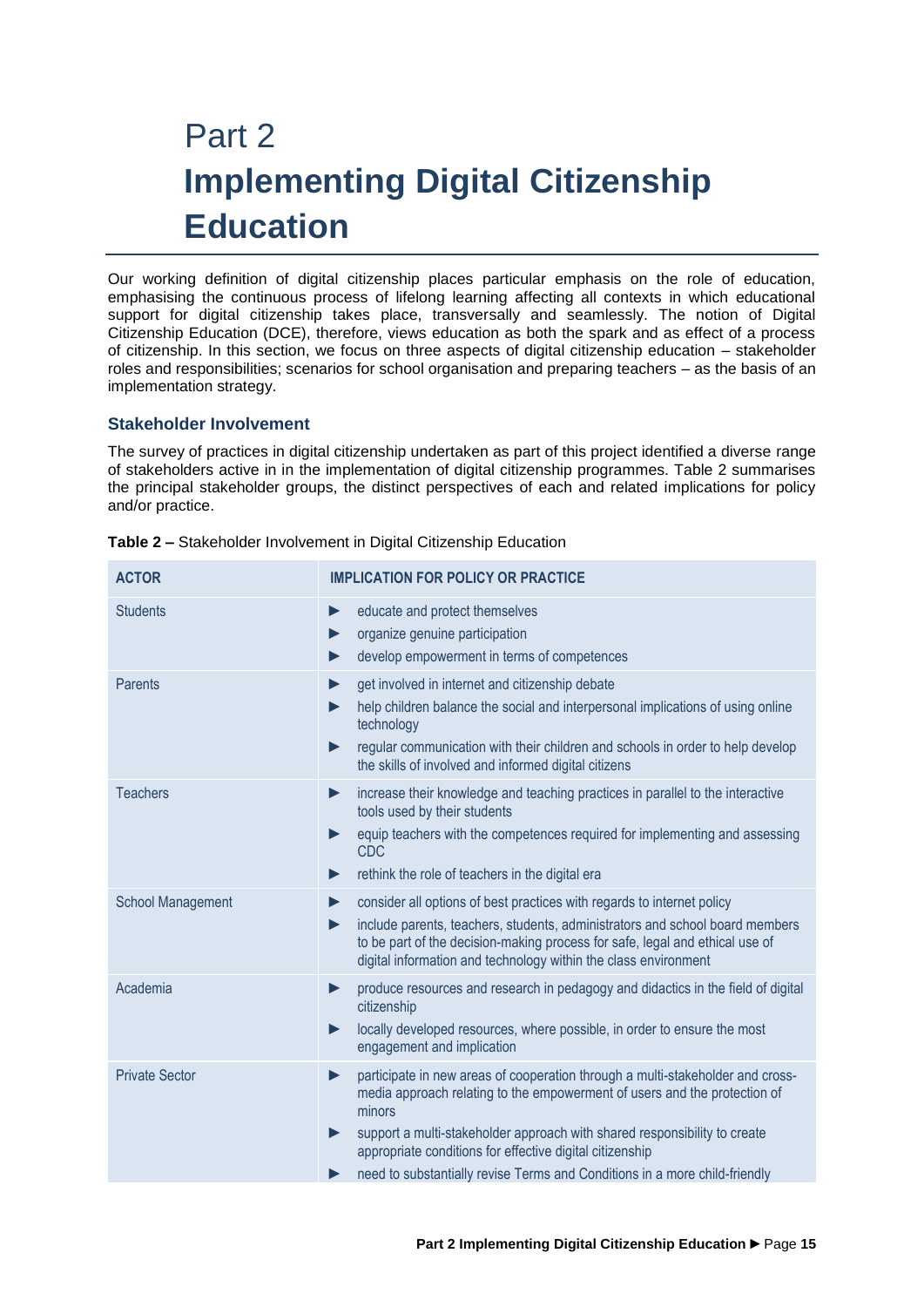|                                      | manner and push resources to parents and schools                                                                                                                                                                                                      |
|--------------------------------------|-------------------------------------------------------------------------------------------------------------------------------------------------------------------------------------------------------------------------------------------------------|
| <b>Civil Society</b>                 | ability to provide new directions for future orientations in digital citizenship<br>▶<br>education<br>act as watchdog and claim for accountability and transparency from other<br>▶<br>actors                                                         |
| <b>Local Educating Communities</b>   | develop formal, non-formal and informal education systems to shape children's<br>▶<br>digital literacy practices<br>consider the emergence of so called "civic tech", which uses technology to<br>▶<br>address various aspects of digital citizenship |
| <b>Regulatory Authorities</b>        | determine that children's rights are respected within their competencies<br>▶<br>actively encourage education authorities to educate citizens in the digital area                                                                                     |
| National / International Authorities | promote fundamental rights and democratic values through multi-stakeholder<br>$\blacktriangleright$<br>governance structures                                                                                                                          |

*Children and young* people are naturally central stakeholders in digital citizenship initiatives and through participation with teachers act to effect policy change. Students have the right to track their own progress towards becoming active, responsible digital citizens through a student-friendly mapping of what this involves and self-assessment tools to help them along this path. The notion that students could be designers and architects of their learning environments may be inherently disruptive, even if the idea is to work in collaboration with classmates and teachers to co-construct learning.

In a connected and largely unregulated multi-screen environment, *the role of parents* in protecting and empowering children is both fundamental and more demanding. Parental engagement around digital technology is an area of challenge and has often been equated with restricting the use of technologies. Studies show that many parents are fearful and anxious about most things linked to their children's online activities, which is having a profound impact on their engaging with notions of digital citizenship. More effort is needed therefore to raise parental awareness of key issues of what citizenship means today and to provide support for a home environment that is built on trust, understanding and a shared vision of responsible technology use.

*Teachers* play a major role in developing and enhancing the abilities of students to interpret and create digital media, helping them understand their rights, and the boundaries to being a responsible digital citizen. Teachers are ideally placed to guide young people and provide them with opportunities for active participation in society, while emphasizing the value of learning and the role of technology in their lives. To be prepared to guide learners in this manner, however, teachers are increasingly expected to be also knowledgeable on the practices, skills, and resources needed for digital citizenship. Therefore, appropriate resources and continuous training are needed to support teachers in this role.

*School management* play a key role in establishing policies, including acceptable use policies and digital citizenship guidelines, for safe, legal and ethical use of digital information and technology within the classroom environment. Further support is needed for school management as part of their professional development, including in the field of personal data protection aimed at presenting the key issues related to the data controller's role and proper personal data processing in schools as an element of good management of the institution.<sup>8</sup>

For *the private sector*, the main role to date has been of raising awareness and user/consumer education. Industry participation in digital citizenship requires an approach that is genuinely supportive of a multi-stakeholder approach to shared responsibility, namely an approach in which it is recognised that only through collaboration with all relevant partners at governmental level, in civil society, with educators and with communities of users that the appropriate conditions for effective digital citizenship are created.

 $\overline{a}$ 

<sup>&</sup>lt;sup>8</sup> GIODO *'Personal data protection: Guide for the principal of the school'* published by the Polish data protection authority, in cooperation with the Centre for Education Development (public teacher training institution run by the Minister of National Education)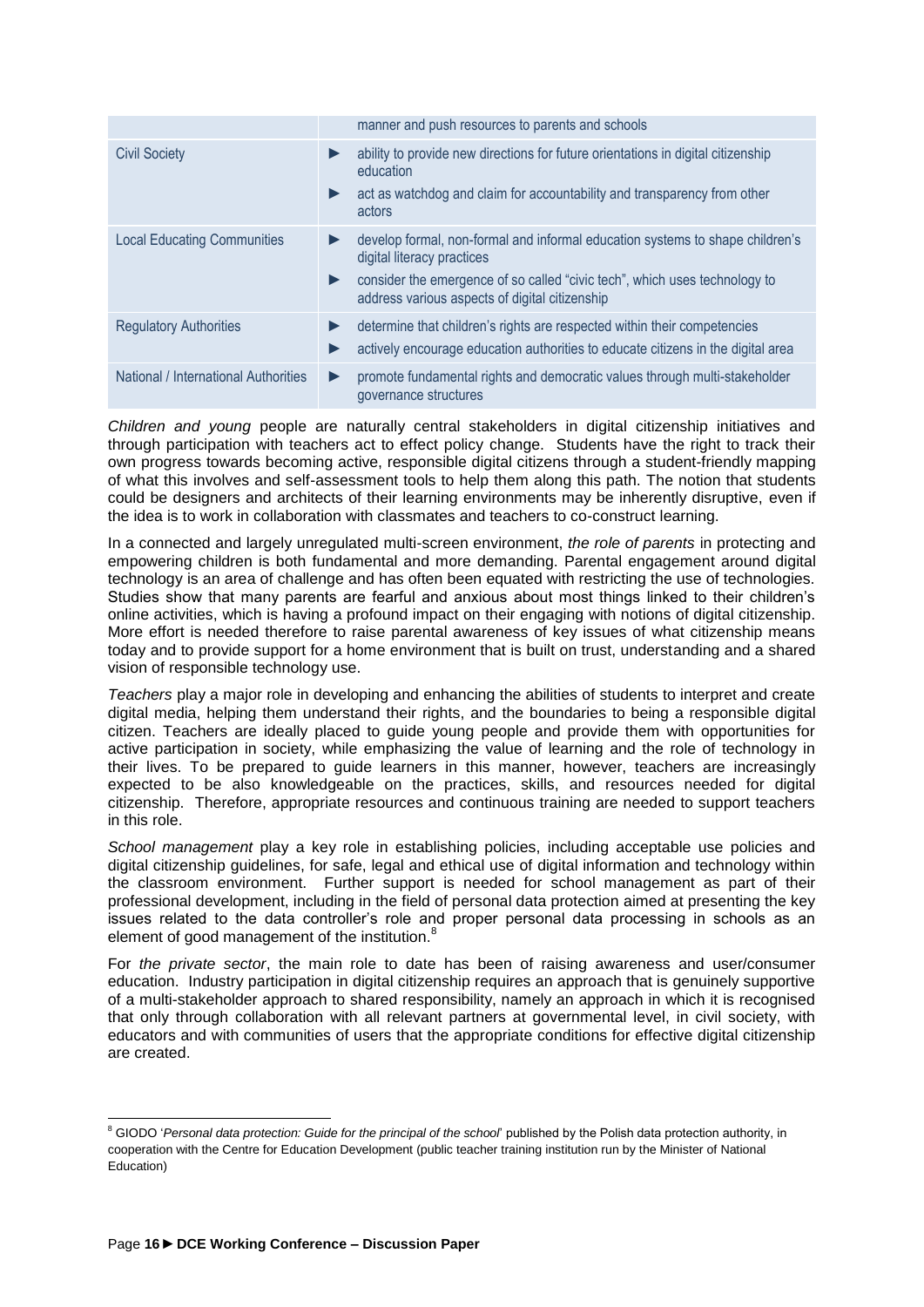Similarly, *regulatory authorities* have a role beyond that of 'supervision' extending to roles as ombudspersons, auditors, consultants and policy advisers. All these activities have a common goal of a greater level of protection for which public education is essential. Data protection authorities, for example, are active in this field whose awareness campaigns can include initiatives aimed directly at children (for instance, via their website) or parents, but also teachers, as well as direct participation in education by supporting teachers in school. The inclusion or not of privacy issues in national curricula falls ultimately under the competence of the state, and not all Member States of the European Union have taken steps in that direction.

The *civil society sector* encompasses a wide range of practices in encouraging students to practice their reasoning skills in many settings, including in practical settings which involve students directly in community building. The Internet has also enabled the formation of local communities dedicated to education in values of democratic culture, critical thinking and ethical behaviour. There is a growing emergence of so-called "civic tech", which uses technology to address various aspects of digital citizenship.<sup>9</sup> Civic tech solutions have been developed by a variety of stakeholders, from engaged tech-savvy citizens, by-products of activist movements (such as the 'sunflower movement'), private companies, local municipalities, civil society, or even national or supranational public authorities. A common form of civic tech is the "hackathon" where stakeholders gather to "hack" at a problem and come up with a solution (often tech related). These hackathons can be organized by citizens themselves, by public authorities, private companies or a combination of all of these via sponsorship and funding.

Finally, supporting young people to be active digital citizens in a safe online environment is the stated objective of several *international and supranational organisations*. According to the United Nations Sustainable Development Goals (Goal 4.7), by 2030 all learners should acquire the knowledge and skills needed to promote sustainable development, including, among other means, through education for sustainable lifestyles, human rights, gender equality, promotion of a culture of peace and nonviolence, global citizenship and appreciation of cultural diversity and of culture's contribution to sustainable development. Initiatives supported by the European Commission include the Insafe network (Safer Internet Day) while the Creative Europe programme also has potential to create awareness of citizenship and democratic culture. Similarly, organisations such as UNESCO and the European Media and Information Literacy Forum as well as the European chapter of the Global Alliance for Partnerships in MIL (GAPMIL) have developed specific initiatives in creating awareness of the importance of critical media literacy skills.

### <span id="page-16-0"></span>**Digital Citizenship Education: Implications for School Resources and Infrastructure**

Digital citizenship encompasses a broad spectrum of activities and interactions, in schools and in communities, that individuals of all ages can undertake via social media and digital technology. In terms of formal educational policy, therefore, the principles and regulations governing the educational sphere only cover one aspect of digital citizenship practice. Yet, the pre-eminent position of schools in enabling individuals to develop the competences necessary to exercise their rights and responsibilities and fully benefit from opportunities online.

Such a view is one supported by early educational thinkers who supported active pedagogies such as John Dewey (1916) or Célestin Freinet (1994 /1964) who all viewed education and learning as social and interactive processes and in which the school has to be seen as a social institution through which social reform can and should take place. Their proposals have been updated and pushed forward to accommodate the digital requirements by such innovators and reformers as Marcel Lebrun (2007) and Philippe Meirieu (2013). For children to thrive, they all argue, the school setting should be seen as an environment where they are allowed to experience and interact with the curriculum, and where everyone has the opportunity to organise and manage his/her own learning, including with the help of technology-driven media.

Notwithstanding the recognition of the school as a community in educational thinking, the social role of the school has been slow in making its way into European educational policy. The most recent official statistical data compendium indicates "Compulsory core curriculum is still defined at central level in all countries either in terms of its basic content or goals". Furthermore "Schools have least autonomy in those areas that directly reflect the principal goals of the education system" (Eurydice/Eurostat, 2012).

 $\overline{a}$ 

<sup>&</sup>lt;sup>9</sup> Retrieved June 1, 2017, from:<http://civictechno.fr/2016/01/16/cest-quoi-la-civic-tech/>

<sup>&</sup>lt;sup>10</sup> Retrieved June 1, 2017, from:<http://eduscol.education.fr/cid95090/le-hackathon-de-l-ecolenumerique.html>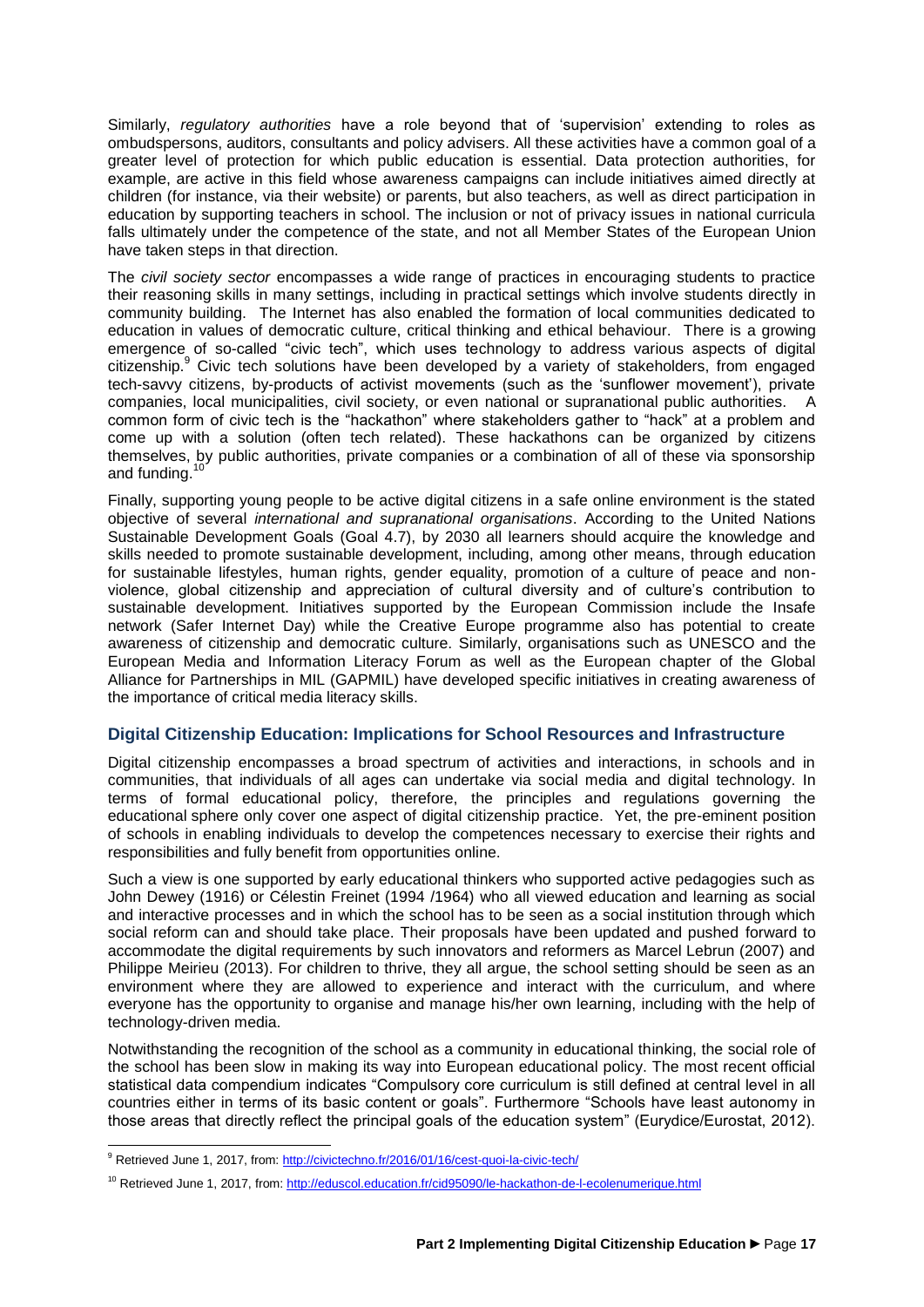This narrow approach is problematic if we consider that the principal goal of schools is to foster and elicit the full potential of every child to become an active, critical and responsible  $21<sup>st</sup>$  century citizen.

Although curriculum time is, sometimes and in some countries, allocated to moral and civic education, it rarely reaches more than 6-8% in either primary or secondary school level and is very much predicated on a pre-digital view of morals and civics. Technology, meant to cover all facets of ICT, is generally accorded even less curriculum time, often due to lack of equipment and training. The potential for transforming educational practice through initial and in-service teacher training is further constrained by its focus on the existing curriculum rather than on fostering an evolution in teaching methodology and innovative pedagogy (Eurydice/Eurostat, 2012; Frau-Meigs et al, 2017).

As such, digital citizenship education has clear implications for infrastructure and school organisation. An ideal infrastructure should be open, should encourage peer support and should be one where the teacher sets the parameters, in an inclusive and co-operative manner. The requirement is to enable the child to experience digital citizenship in a rewarding and fulfilling way. The ideal infrastructure should include resources in each of the ten digital domains (see Appendix 1) and should go beyond teaching safe use of the internet to foster creative and participative online engagement.

Access to technology is one of the core challenges to fostering digital citizenship. Whilst many parents consider the acquisition of digital competence is a responsibility of the school, schools are often insufficiently equipped in terms of technology and/or connectivity (OECD, 2016a) to enable children to practice their citizenship skills online. The review of practices for the current project showed that in many instances children learn *about* digital citizenship rather than actually practising it with online tools and under the guidance of a qualified adult.

A number of European countries, such as Austria, have experimented with 'Bring Your Own Device' (BYOD) approaches to augmenting access to technology (Attewell, 2015). However, due to the many issues raised, experimentation remains limited. Whilst a BYOD approach can increase pupil engagement and facilitate carrying work between home and school, cybersecurity is a challenge as infected devices can spread viruses and corrupt the school network. Another issue is discrimination between pupils if the latest technology becomes a status symbol amongst peers. Schools generally provide a device to children who are unable to bring one, and there can be a certain stigma attached to this. Theft and damage of devices has also been a challenging issue for schools and families.

Smartphones have proven to be a valuable pedagogical tool in a number of projects<sup>11</sup>, particularly given their versatility in project-based learning work. However, mobile devices are also found by many teachers to be a distraction and due to their photographic and video recording facilities, frequently remain in lockers during class time.

Industry has occasionally intervened to equip schools with computer equipment, though the objectives are not fully altruistic. In 2010, one laptop manufacturer distributed 12,000 laptop computers to 2 schools in each of 6 countries, and followed up two years later by equipping 263 teachers in 63 schools in 8 countries (Estonia, France, Germany, Italy, Portugal, Spain, Turkey and UK) (Balanskat, 2013). However, such projects are usually intended to shed light on computer-based pedagogical methodology rather than for capacity building in digital citizenship.

While the role of industry in the survey of practices appears limited – the majority of programmes being supported by public funding – leading technology companies such as Facebook, Samsung and Microsoft have undertaken stand-alone digital citizenship initiatives. Facebook, for instance, has an annual digital citizenship research grant programme that has been running since 2012 and which provides funding for innovative projects and from which some European projects have benefited (European Schoolnet, 2012). The European Commission has also supported research in technology development and ICTs to foster better youth participation and civic engagement.<sup>12</sup>

Alongside the fact that digital citizenship remains on the periphery of the educational policy that defines the teaching, learning and assessment goals of schools, the very organizational structure of schools is also a challenge to a meaningful, long-term transformation of practice. Schools are micro-systems that bring together a whole range of varied actors including administrative staff, teachers and para-teaching

 $11$  Smartphones in Science Teaching (iStage 2), Retrieved June 1, 2017, from:

<http://www.science-on-stage.eu/page/display/5/28/1290/istage-2-smartphones-in-science-teaching> <sup>12</sup> See, for example, *WYRED* [\(https://wyredproject.eu/\),](https://wyredproject.eu/)) a project intended to use digital and social media enabling youth participation in policy. See also *EUth - Tools and Tips for Mobile and Digital Youth Participation in and across Europe* [\(https://www.euthproject.eu\)](https://www.euthproject.eu/)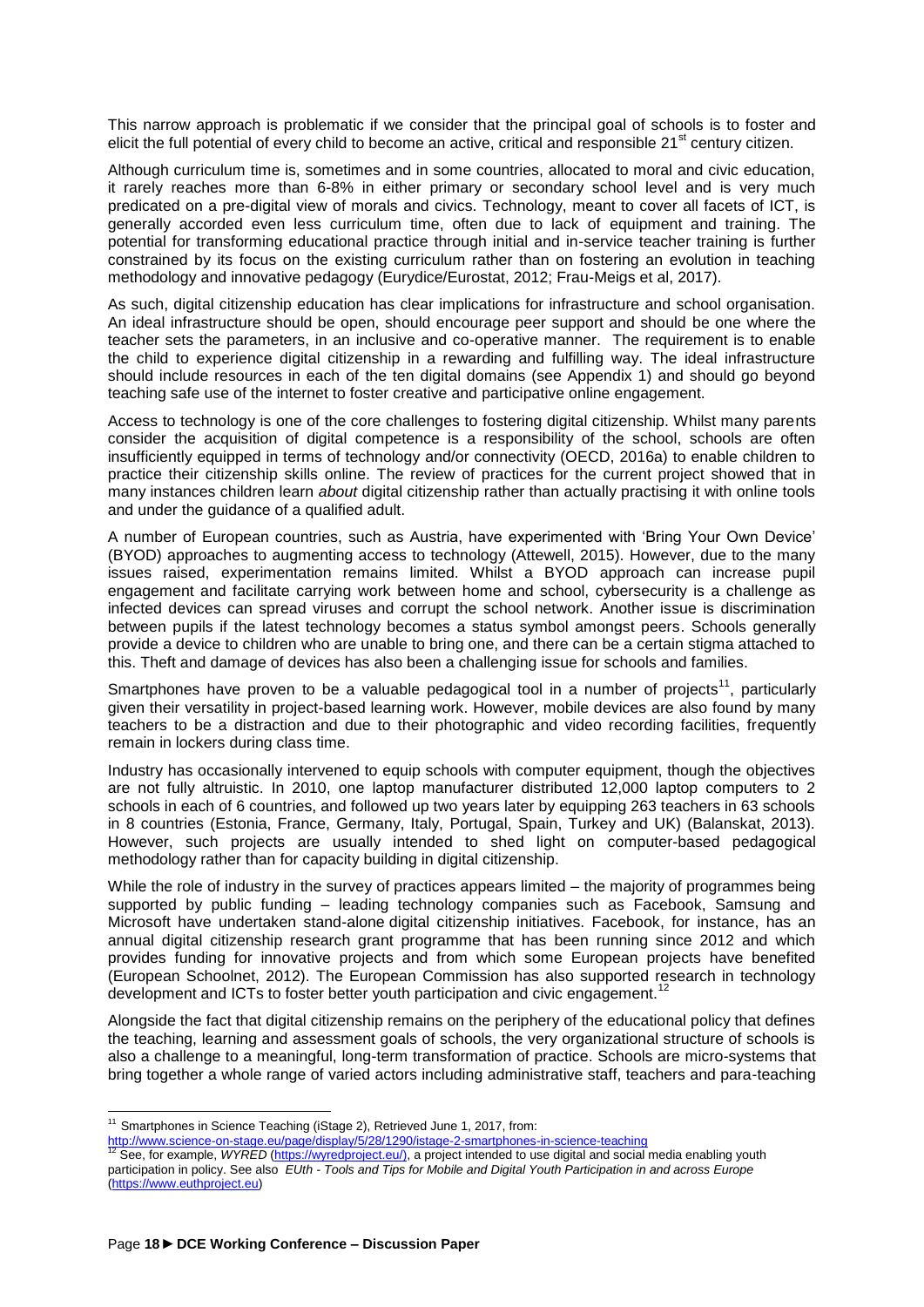staff to pupils, parents and civil society, and nowadays also industry through the provision of educational technology and equipment as well as through broadband connection. The challenge, therefore, is to get all stakeholders working towards a common goal rather than be driven by individual interests goals or values.

### <span id="page-18-0"></span>**Capacity Building: Preparing Teachers for Digital Citizenship Education**

Given the plurality of the environment and the lack of guiding policy, most of the initiatives identified in the survey of practices were implemented on a short-term, project-based basis, and most tackled too large a range of targets to achieve meaningful outcomes.

Networking learners through online webinars or Massive Open Online Courses (MOOCs) is another strategy that through scaffolded learning can encourage teachers to reflect on the ultimate goals of education and, as a result, progressively orient their practice towards more sustainable social objectives.<sup>13</sup> Although MOOCs are a cost-effective means of reaching a large number of learners, completion rates are low, estimated by industry in 2016 at less than 15%.<sup>14</sup> Ambassador systems are proving more effective, built around a cascade model with the initial trained group becoming ambassadors able to provide in-time support to local or regional peers over a period of one school year or more.<sup>15</sup>

The *'Digital Citizenship Education for Democratic Participation*' project that began in Odivelas, Lisbon in 2016, following a model proposed by Sefton-Green et al. (2016), is an example of the cascade/ambassador model. Beginning with an in-service teacher course for just 25 pre-school and primary school teachers, this community-based project also involving local services is, after just one year, being rapidly replicated to other schools including secondary schools and other regions. All activities have been documented in a handbook that will underpin roll out of the methodology across Portugal and abroad (Tomé, 2017).

Integrating the concept of digital citizenship via core curricular subjects (e.g. maths, history…) is another means of encouraging teachers to re-orient their practice. Ready-to-implement, but nonprescriptive lesson plans that meet the requirements of the curriculum whilst introducing digital citizenship concepts are eagerly taken up by teachers seeking to make their practice more attractive to pupils. Both the Internet Literacy Handbook (Council of Europe, 2006) and the lesson plans and student activities of the [WebWeWant.eu](http://www.webwewant.eu/) illustrate that, by working with experienced teachers to develop relevant, effective lessons plans around a clear set of outcomes (i.e. the SMART criteria), innovation can progressively make its way into schools. The UNESCO Curriculum for Teachers, and Council of Europe publications such as the Internet Literacy Handbook, 'Compass', 'Compasito' and 'Bookmarks' are further examples of this bottom-up strategy.

Inter-school competitions are popular drivers for motivating teachers to take that extra step to include exploration-driven learning in their classroom on topics beyond the core curriculum. It is in this way that ACES (Academy of Central and Eastern Europe Schools) has managed to foster the participation of 3,600 teachers and at least 25,000 pupils in 15 countries over the past decade, with annual competitions related to the 10 digital citizenship domains. This network of teachers is now cascading their experience to other teachers in their own countries.

Whilst turning policy into practice is challenging, bottom-up strategies can prove effective in orienting education towards concepts such as digital citizenship. An analysis of successful models would seem to indicate that four elements are essential:

**►** Simple clear, objectives

 $\overline{a}$ 

- **►** Tools and platforms integrated into current practice to foster gradual change
- **►** Assessment, and broad dissemination of outcomes and lessons learned
- **►** Relevance and timeliness of the objectives for all of the actors involved.

 $13$  For example, see the MOOC on MIL developed by UNESCO in partnership with Athabasca University [\(http://www.unesco.org/new/en/communication-and-information/media-development/media-literacy/online-mil-and-intercultural](http://www.unesco.org/new/en/communication-and-information/media-development/media-literacy/online-mil-and-intercultural-dialogue-courses/))[dialogue-courses/\).](http://www.unesco.org/new/en/communication-and-information/media-development/media-literacy/online-mil-and-intercultural-dialogue-courses/)) See also the MOOC DIY MIL by Sorbonne Nouvelle University based on cognitive scaffolding and on human rights and awarded the Global MIL award in 2016[. https://ecolearning.eu/](https://ecolearning.eu/)<br><sup>14</sup> Detrieved line 4, 0043, faxes him. We will award in 2016. https://ecolearning.eu/

<sup>14</sup> Retrieved June 1, 2017, from: [http://www.onlinecoursereport.com/state-of-the-mooc-2016-a-year-of-massive-landscape](http://www.onlinecoursereport.com/state-of-the-mooc-2016-a-year-of-massive-landscape-change-for-massive-open-online-courses/)<u>[change-for-massive-open-online-courses/](http://www.onlinecoursereport.com/state-of-the-mooc-2016-a-year-of-massive-landscape-change-for-massive-open-online-courses/)</u><br><sup>15</sup> For example, ECFOLI ERASMUS+ project by Sorbonne Nouvelle University where young ambassadors from Cyprus,

Morocco, the Palestine and Portugal are trained in conflict resolution via storytelling and MIL. https://ecfoli.eu/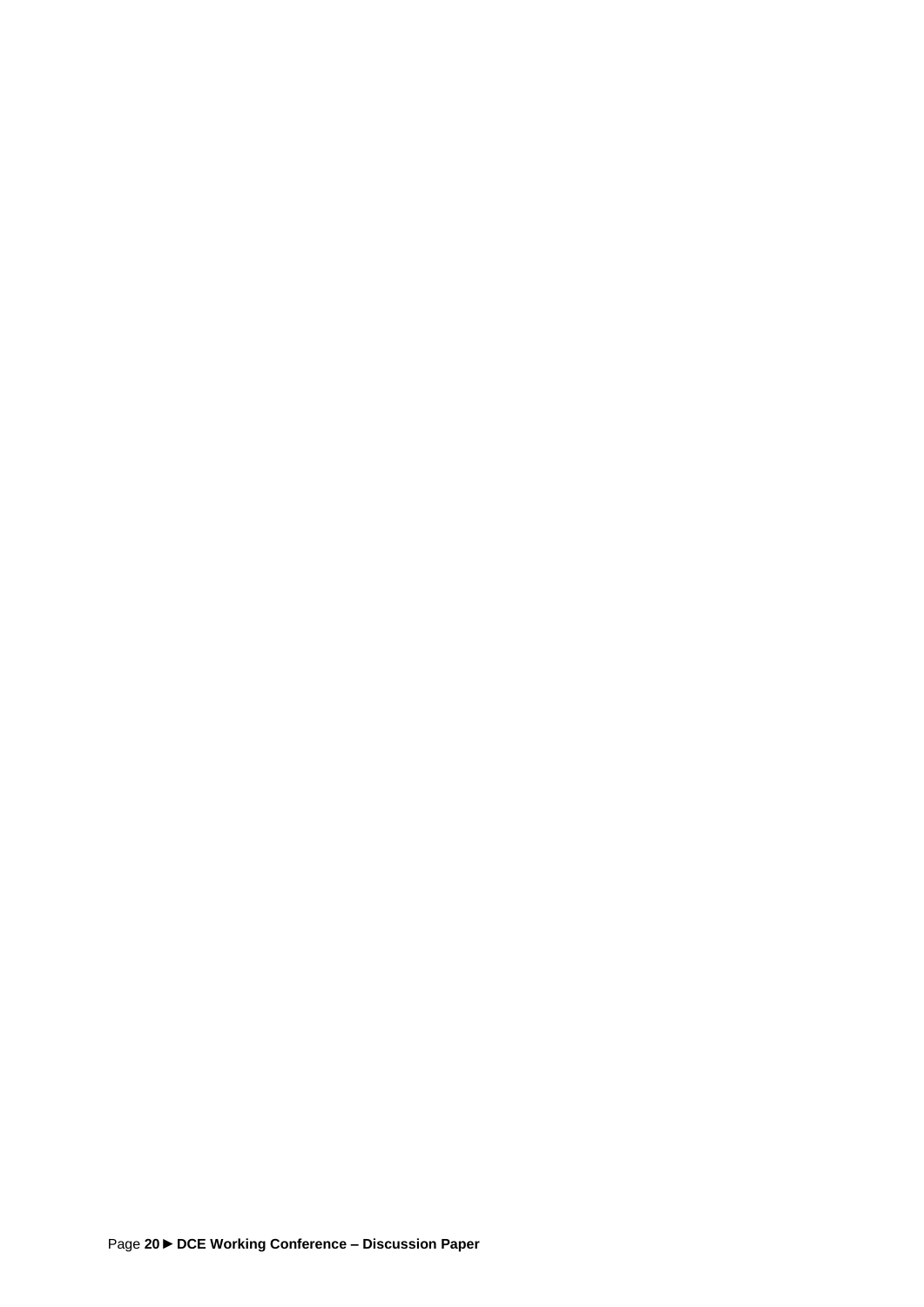### <span id="page-20-0"></span>**Appendices**

### <span id="page-20-1"></span>**Appendix I – The 10 Digital Domains**

The ten domains are conceptually grouped in three groups ("Being online", "Wellbeing online" and "It's my right") with the intention to define better the competences that Digital Citizens should develop. The first group, BEING ONLINE, includes domains that relate to those competences needed in order to access the digital society and to freely express oneself. The second group, WELLBEING ONLINE, includes domains that can help the user to engage positively in the digital society. The third group, IT'S MY RIGHT, refers to competences related to the rights and responsibilities of citizens in complex, diverse societies in a digital context.

### **BEING ONLINE:**

### **1. Access and inclusion**

This domain concerns access to the digital environment and includes a range of competences that relate not only to the overcoming of different forms of digital exclusion but also to the skills needed by future citizens to participate in digital spaces that are open towards any kind of minority or diversity of opinion.

### **2. Learning and Creativity**

This domain concerns the willingness and the attitude towards learning in digital environments over the life course, both to develop and express different forms of creativity, with different tools, in different contexts. It covers competences of personal and professional development to prepare citizens to face the challenges of technology-rich societies with confidence and competence, and in innovative ways.

### **3. Media and Information Literacy**

This domain concerns the ability to interpret, understand and express creativity through digital media, with critical thinking. Being media and information literate is something that needs to be developed through education and through a constant exchange with the environment around us: it is essential to go beyond simply "being able to" use one or another media, for example, or simply to "be informed" about something. A digital citizen has to maintain an attitude relying on critical thinking as a basis for meaningful and effective participation in his/her community.

### **WELLBEING ONLINE**

### **4. Ethics and Empathy**

This domain concerns online ethical behaviour and interaction with others based on skills such as the ability to recognise and understand the feelings and perspectives of others. Empathy constitutes an essential requirement for positive online interaction and for realising the possibilities that the digital world affords.

### **5. Health and Wellbeing**

Digital citizens inhabit both virtual and real spaces. For this reason, the basic skills of digital competence are not sufficient. Individuals also require a set of attitudes, skills, values and knowledge that render them more aware of issues of health and wellbeing. Health and wellbeing in a digitally rich world, implies being aware of the issues and the opportunities that can affect wellness including but not limited to online addiction, ergonomics and posture, and excessive-use of digital and mobile devices.

### **6. ePresence and Communications**

This domain refers to the development of the personal and interpersonal qualities that support digital citizens in building and maintaining an online presence and identity as well as online interactions that are positive, coherent and consistent. It covers competences such as online communication and interaction with others in virtual social spaces and also the management of one's data and traces.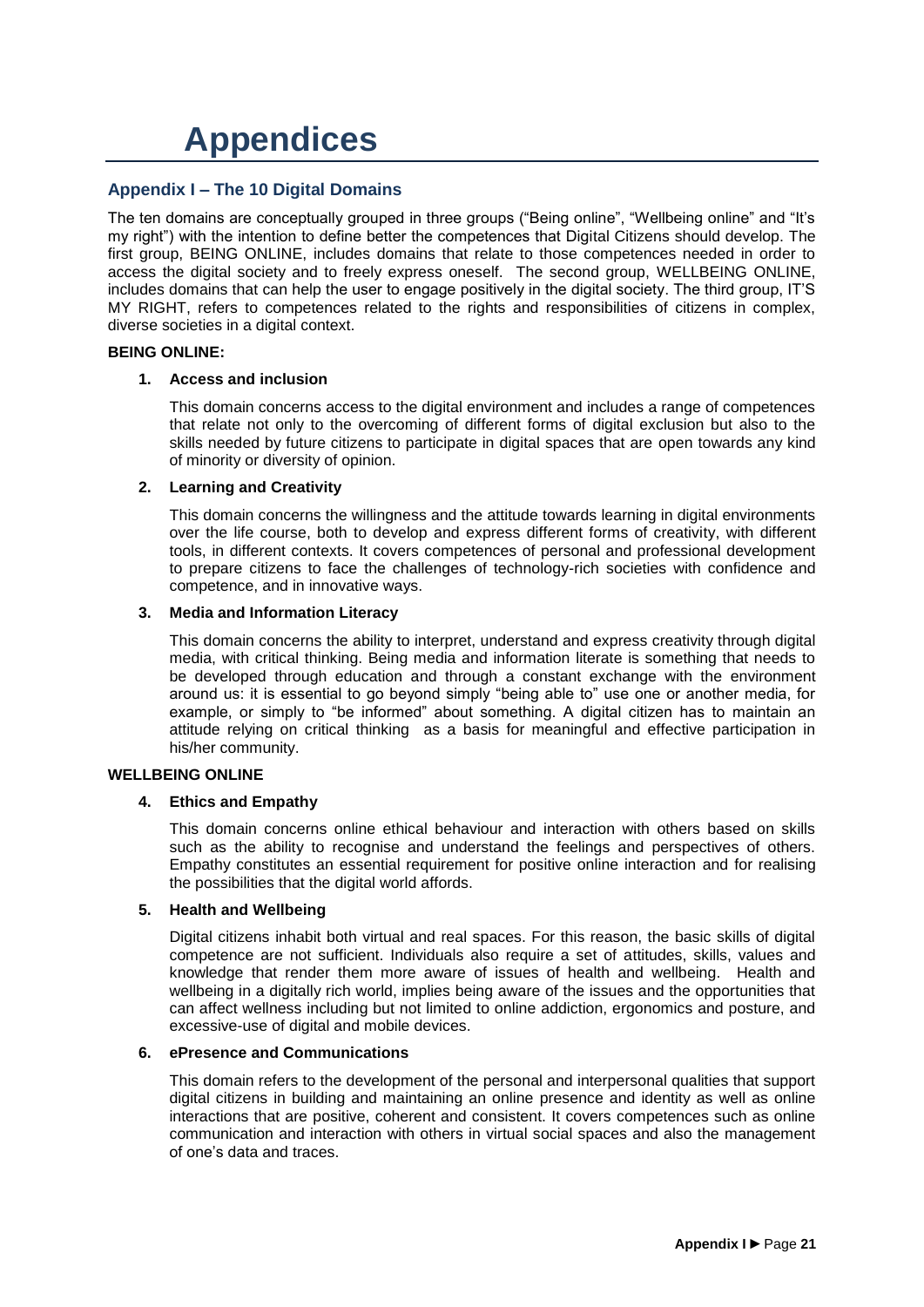### **IT'S MY RIGHT!**

### **7. Active Participation**

Active participation relates to the competences that citizens need to be fully aware of how they interact within the digital environments they inhabit in order to make responsible decisions, whilst participating actively and positively in the democratic cultures in which they live.

### **8. Rights and Responsibilities**

Just as citizens enjoy rights and responsibilities in the physical world, digital citizens in the online world also have certain rights and responsibilities. Digital citizens can enjoy rights of privacy, security, access and inclusion, freedom of expression and more. However, with those rights come certain responsibilities, such as ethics and empathy and other responsibilities to ensure safe and responsible digital environment for all.

### **9. Privacy and Security**

This domain includes two different concepts: Privacy concerns mainly the personal protection of one's own and others' online information, while Security is related more to one's own awareness of online actions and behaviour. This domain covers competences like managing properly personal and others' information shared online or dealing with online safety (like for example the use of navigation filters, passwords, antivirus and firewall software) in order to avoid dangerous or unpleasant situations.

### **10. Consumer Awareness**

The World Wide Web, with all its dimensions like social media or other virtual social spaces, is an environment where often the fact of being a digital citizen also means being a consumer. Understanding the implications of the commercial reality of much online space is one of the competences that individuals will need to have in order to maintain their autonomy as digital citizens.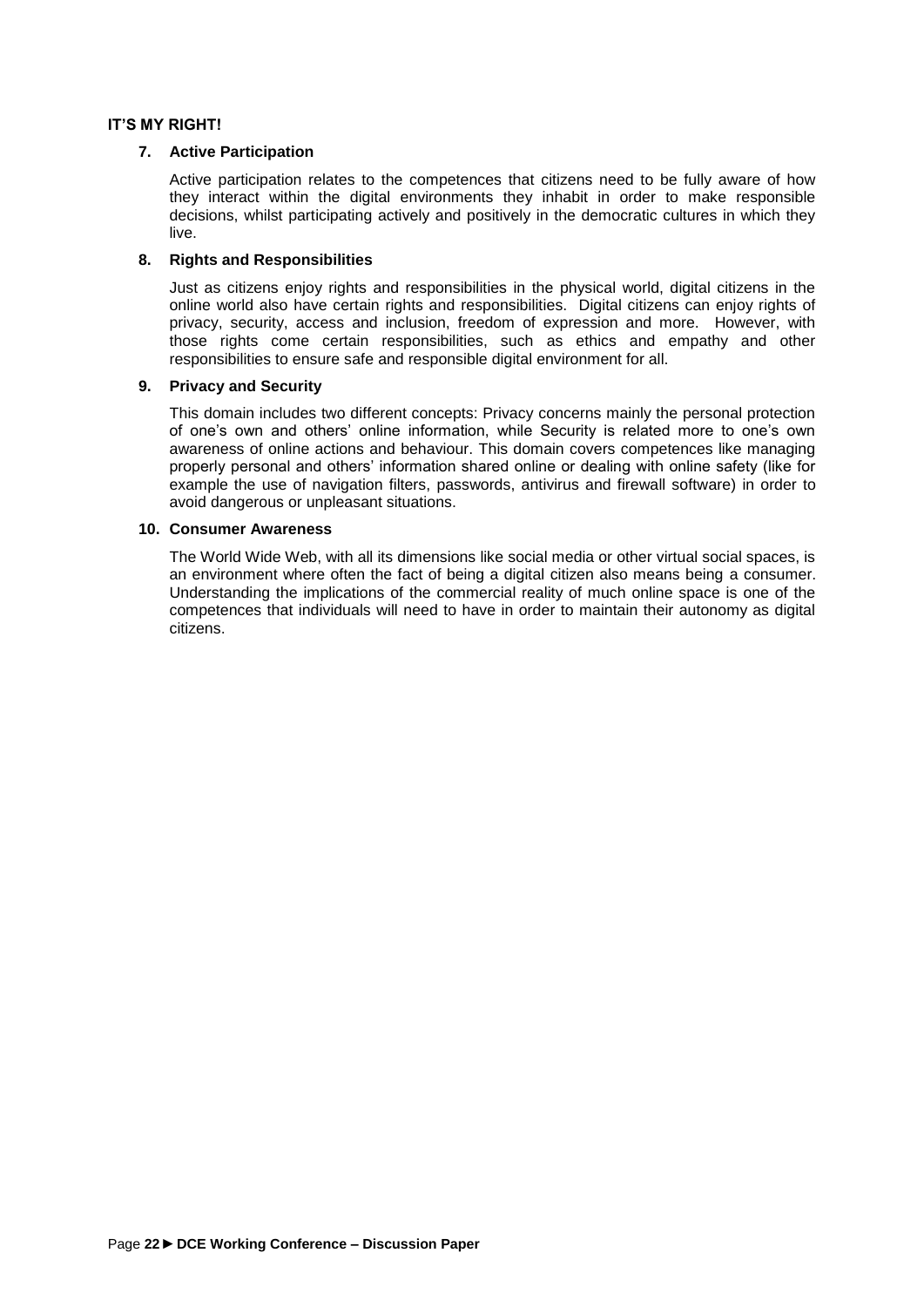### <span id="page-22-0"></span>**Appendix II – Competences for Democratic Citizenship**

The base of the model for digital citizenship education is built on the 20 competences for democratic citizenship that are together frequently referred to as the CDC "butterfly" Council of Europe. (2016a).

Competences are broken down into four key areas: Values, Attitudes, Skills and Knowledge and critical understanding.



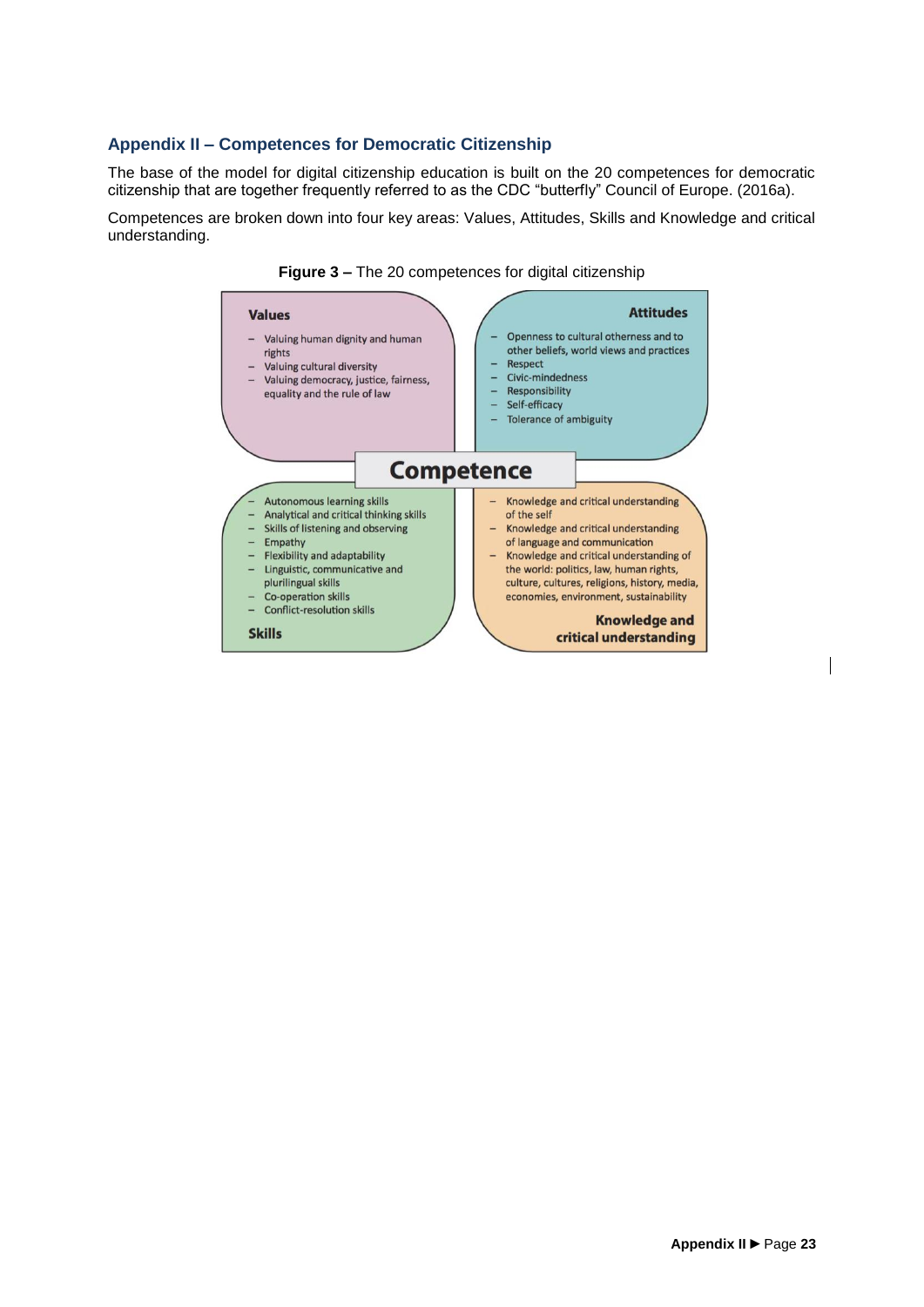### <span id="page-23-0"></span>**Appendix III – Members of the Council of Europe Expert Group on Digital Citizenship Education**

| EXPERT                    | <b>ACTIVITY</b>                                                                                                                               | <b>SECTOR</b>                                                    |  |
|---------------------------|-----------------------------------------------------------------------------------------------------------------------------------------------|------------------------------------------------------------------|--|
| Divina Frau-Meigs         | Université de Paris III, Information and<br>communication sciences ; UNESCO Chair "Savoir<br>devenir dans le développement numérique durable" | Media and Internet Governance                                    |  |
| <b>Brian O'Neill</b>      | Director of Research, Enterprise and Innovation<br>Services, Dean of the Graduate Research School,<br>Dublin Institute of Technology          | <b>Children's Rights Strategy</b>                                |  |
| Elizabeth Milovidov       | eSafety Consultant                                                                                                                            | Children's Rights, Cyber bullying                                |  |
| Janice Richardson,        | Senior advisor, ENABLE - European Network<br>Against Bullying in Learning and Leisure<br>Environments                                         |                                                                  |  |
| Alessandro Soriani        | Dipartimento di Scienze dell'Educazione, Università<br>di Bologna; The influence of Virtual Social Spaces on<br>relationships in classrooms   | <b>Education - Pestalozzi</b><br>Programme                       |  |
| Vitor Tomé                | Digital Citizenship Education, Media Information<br>Literacy and on News Literacy                                                             |                                                                  |  |
| Pascale Raulin-Serrier    | Senior Advisor, Digital Education                                                                                                             | CNIL - Commission nationale de<br>l'informatique et des libertés |  |
| <b>Martin Schmalzried</b> | Senior Policy and Advocacy officer, COFACE -<br>Confederation of Family Organisations in the<br><b>European Union</b>                         | Family friendly environment -<br>Safer Internet                  |  |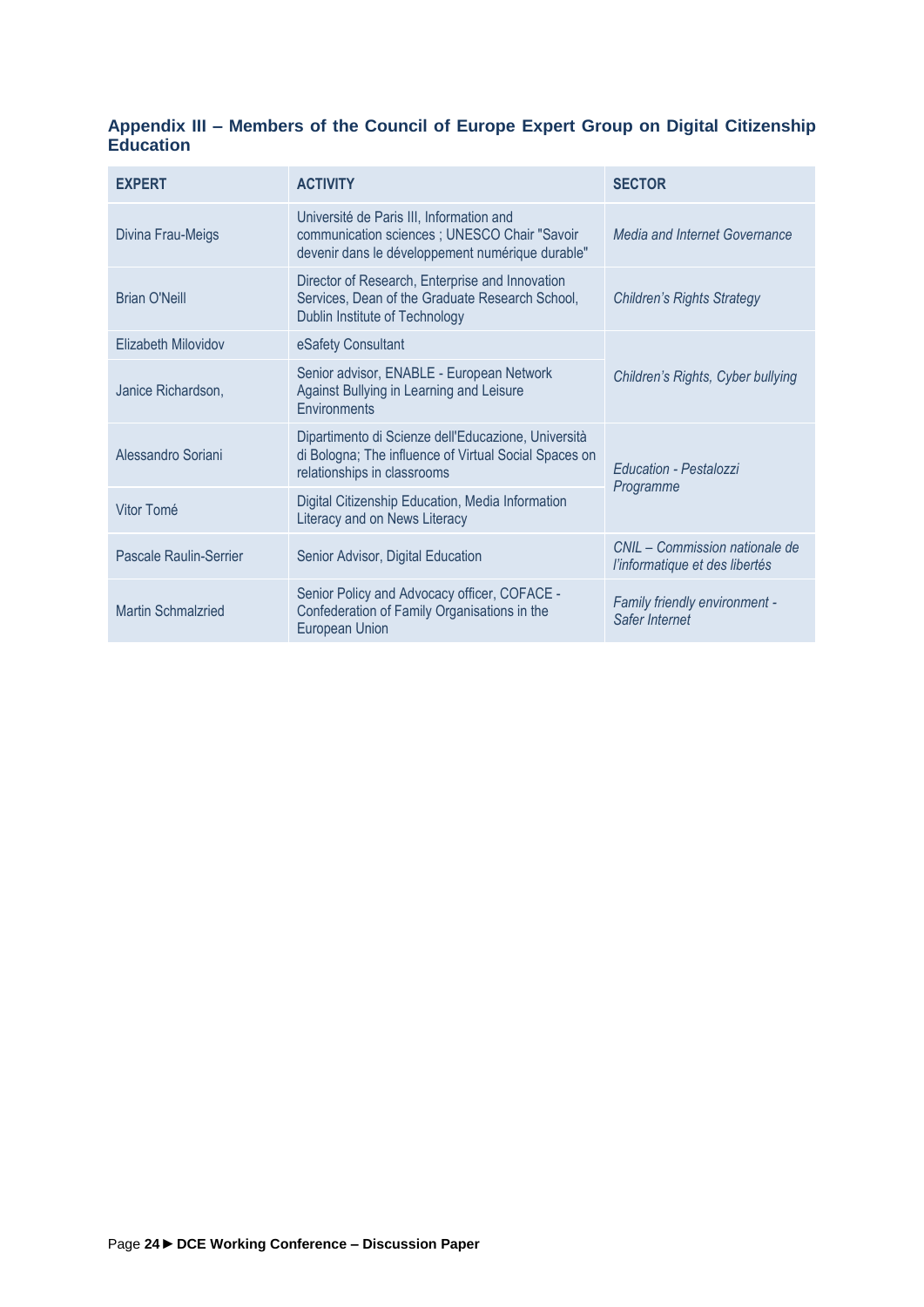### <span id="page-24-0"></span>**References**

- Aaker, J., Chang, V. (2010). Obama and the Power of Social Media and Technology, The European Business Review, May-June 2010, pp. 16-21.
- Attewell, J. (2015). BYOD Bring Your Own Device. A guide for school leaders, DESIGNING THE FUTURE CLASSROOM, 3, October 2015, Brussel: European Schoolnet (EUN Partnership AISBL). Retrieved from: [http://fcl.eun.org/documents/10180/624810/BYOD+report\\_Oct2015\\_final.pdf](http://fcl.eun.org/documents/10180/624810/BYOD+report_Oct2015_final.pdf)
- Bakardjieva, M., Svensson, J., Skoric, M. (2012). Digital Citizenship and Activism: Questions of Power and Participation Online, eJournal of eDemocracy & Open Government, 4(1), i-iv.
- Balanskat, A. (2013). Introducing Tablet in Schools: The Acer-European Schoolnet Tabet Pilot. Brussel: European Schoolnet (EUN Partnership AISBL). Retrieved from: <http://1to1.eun.org/web/acer/evaluation>
- Barrett, M. (2016). The assessment of competences for democratic culture: an introduction to the hearing on assessment. Document shared during the Hearing on Assessment of Competences for Democratic Culture (27-28 October), Strasbourg: Council of Europe.
- Bellamy, R. (2014). Citizenship: Historical Development of, James Wright (ed), International Encyclopaedia of Social and Behavioural Sciences, 2nd ed., Elsevier, p. 2, p. 13.
- Breidl, Y. (2012). The Dynamics of Participation and Organisation in European Digital Rights Campaigning, eJournal of eDemocracy & Open Government, 4(1), pp. 24-44.
- Canada's Centre for Digital and Media Literacy Media Smarts. (2016). USE, UNDERSTAND & CREATE: A Digital Literacy Framework for Canadian Schools – Overview. Retrieved December 12, 2016 from [http://mediasmarts.ca/teacher-resources/digital-literacy-framework/use](http://mediasmarts.ca/teacher-resources/digital-literacy-framework/use-understand-create-digital-literacy-framework-canadian-schools-overview)[understand-create-digital-literacy-framework-canadian-schools-overview](http://mediasmarts.ca/teacher-resources/digital-literacy-framework/use-understand-create-digital-literacy-framework-canadian-schools-overview)
- Cotton, C. (2012). Pay-to-play politics: Informational lobbying and contribution limits when money buys access, Journal of Public Economics, 6(3-4), pp. 369-386.
- Council of Europe. (2006). The Internet literacy handbook. Retrieved January 24, 2016, from http://book.coe.int/eur/en/new-information-technologies/3443-the-internet-literacy-handbook.html
- Council of Europe. (2008). White Paper on Intercultural Dialogue: "Living Together as Equals in Dignity" Strasbourg. Retrieved from [http://www.coe.int/t/dg4/intercultural/source/white\\_paper\\_final\\_revised\\_en.pdf](http://www.coe.int/t/dg4/intercultural/source/white_paper_final_revised_en.pdf)
- Council of Europe. (2016a). Competences for Democratic Culture Living together as equals in culturally diverse democratic societies. Strasbourg: Council of Europe.
- Council of Europe. (2016b). Council of Europe Strategy for the Rights of the Child (2016-2021). Strasbourg. Retrieved from http://www.coe.int/cm
- Cruikshank, B. (1999). The Will to Empower: Democratic Citizens and Other Subjects, Cornell University Press.
- Cybersmarts Office for Children's e-safety Commissioner (n.d). Retrieved December 12, 2016 from [https://www.esafety.gov.au](https://www.esafety.gov.au/)
- Dahlgren, P. (2007). Radical Democracy and the Internet, Palgrave Macmillan UK, pp. 55-72.
- Daly, A. (2014). Internet Privatization, WikiLeaks, and Free Expression, International Journal of Communication, vol. 8, pp. 2693–2703.
- Dewey, J. (1916). Democracy and Education: An Introduction to the Philosophy of Education. New York: Macmillan.
- Doctorow, C. (2016). Keynote: "How Stupid Laws and Benevolent Dictators can Ruin the Decentralized Web, too", The Decentralized Web Summit June 8-9 2016, San Francisco, Retrieved March 22, 2017 from<https://www.decentralizedweb.net/>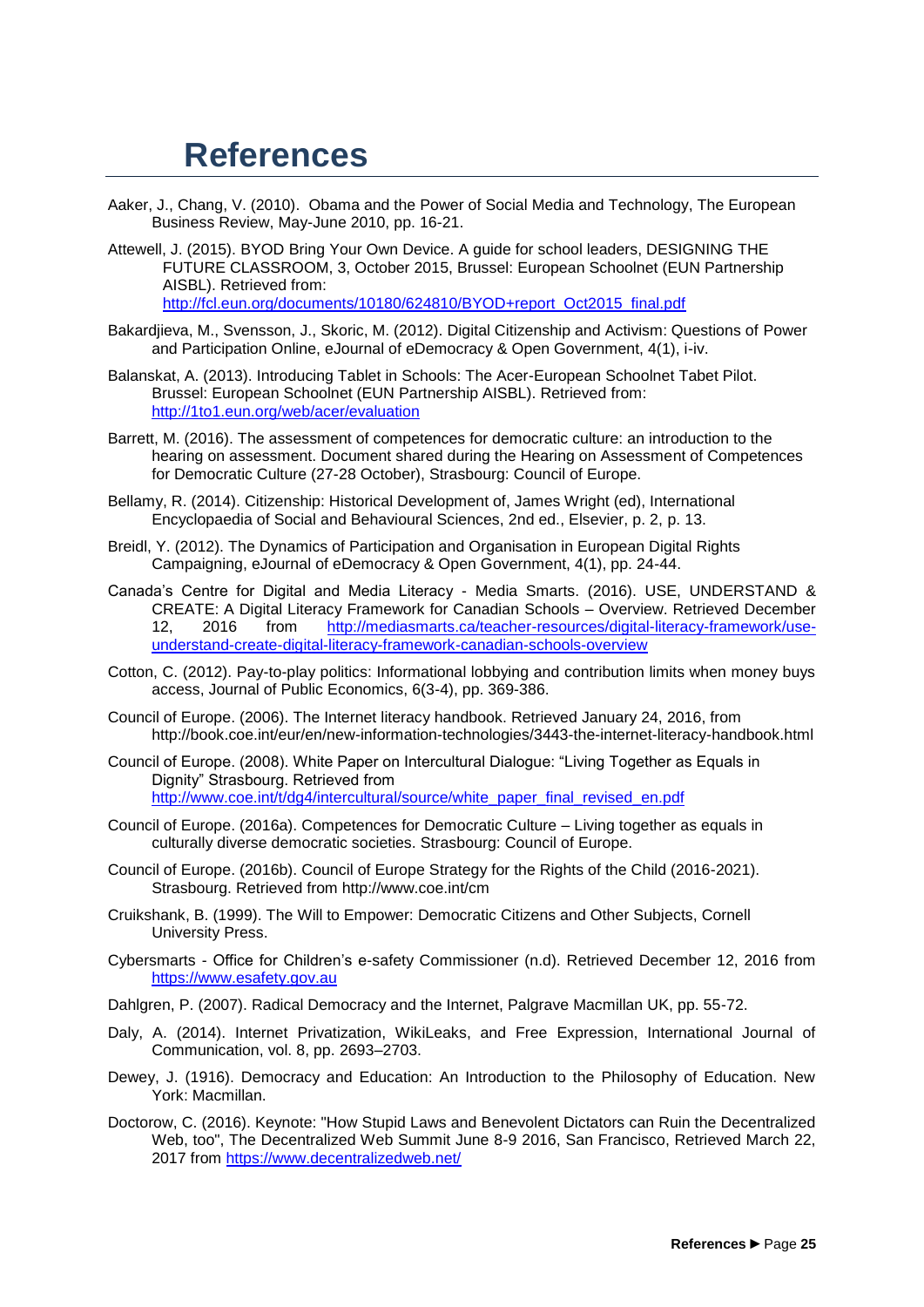- ENABLE. (2017). The School Bullying Phenomenon and Anti-bullying Programmes: a research review. Report (2014-2016), available at<http://enable.eun.org/report>
- European Schoolnet. (2012). SMILE Social Media in Learning and Education (European Schoolnet), 2012, available at<http://www.eun.org/teaching/smile>
- Eurydice/Eurostat. (2012). Key Data on Education in Europe ; available at http://eacea.ec.europa.eu/education/eurydice/documents/key\_data\_series/134EN.pdf
- Farnadi, G., Sitaraman, G., Sushmita, S., , [Kosinski,](https://www.gsb.stanford.edu/faculty-research/faculty/michal-kosinski) M., , Celli, F., Stillwell, D., Davalos, S., Moens, M-F., De Cock, M., Computational personality recognition in social media, User Modeling and User-Adapted Interaction, 26(2), pp. 109-142.
- Ferrari, A. (2013). DIGCOMP: A Framework for Developing and Understanding Digital Competence in Europe. Luxembourg: Publications Office of the European Union, 2013.
- Frau-Meigs, D., Velez, I., & Michel, J. F. (2017). *Public policies in media and information literacy in Europe : cross-country comparisons*. Routledge.
- Frau-Meigs, D. (2017a). Media and Information Literacy (MIL): Taking the digital social turn for online freedoms and education 3.0. In H. Tumber and S. Waisbord (eds.), The Routledge Companion to Media and Human Rights. London: Routledge.
- Frau-Meigs, D. & Hibbard, L. (2016). Education 3.0 and Internet Governance: A New Global Alliance for Children and Young People's Sustainable Digital Development. London: Centre for International Governance Innovation and Chatham House.
- Frau-Meigs, D., O'Neill, B., Soriani, A. & Tomé, V. (2017). Digital Citizenship Education: Overview and new perspectives - DCE project
- Frau-Meigs, D, Velez, I and Flores J (eds), 2017, *Public Policies on Media and Information Literacies in Europe: cross country comparisons*, London, Routledge.
- [Freinet,](https://fr.wikipedia.org/wiki/C%C3%A9lestin_Freinet) C. (1994). Célestin Freinet, *Œuvres pédagogiques*, Paris: Seuil, Vol. 2 : *Les invariants pédagogiques* (1964).
- Gardner, H. (2007) "Five minds for the future." Harvard Business Review Press.
- Grassegger, H., Krogerus, M. (2017). The Data That Turned the World Upside Down, Retrived June,1, 2017 from: [https://motherboard.vice.com/en\\_us/article/how-our-likes-helped-trump-win](https://motherboard.vice.com/en_us/article/how-our-likes-helped-trump-win)
- Hill, V. (2015). Digital citizenship through game design in Minecraft, New Library World, 116(7/8), pp. 369 – 382.
- Impero Software & Digital Citizenship Institute (2016). Digital citizenship: a holistic primer. Retrieved December 12, 2016 from [http://www.digitalcitizenshipinstitute.com/wp](http://www.digitalcitizenshipinstitute.com/wp-content/uploads/2016/10/digital-citizenship-a-holistic-primer-v2-1.pdf)[content/uploads/2016/10/digital-citizenship-a-holistic-primer-v2-1.pdf](http://www.digitalcitizenshipinstitute.com/wp-content/uploads/2016/10/digital-citizenship-a-holistic-primer-v2-1.pdf)
- Isin, E., Ruppert, E., (2017). Citizen Snowden, International Journal of Communication, vol. 11, pp. 843–857.

Lebrun, M. (2007). Théories et méthodes pédagogiques pour enseigner et apprendre. Quelle place pour les TIC dans l'éducation ? Bruxelles: De Boeck.

Lees, M. (2016). What Gamergate should have taught us about the 'alt-right', The Gardian, Retrived March 22, 2017 from [https://www.theguardian.com/technology/2016/dec/01/gamergate-alt-right](https://www.theguardian.com/technology/2016/dec/01/gamergate-alt-right-hate-trump)[hate-trump](https://www.theguardian.com/technology/2016/dec/01/gamergate-alt-right-hate-trump)

Lessig, L. (1999). Code and Other Laws of Cyberspace, Basic Books.

MacKinnon, R. (2010). WikiLeaks, Amazon and the new threat to internet speech, Retrived March 22, 2017 from<http://edition.cnn.com/2010/OPINION/12/02/mackinnon.wikileaks.amazon/>

Meirieu, P. (2013). Pédagogie : des lieux communs aux concepts clés, Paris: [ESF éditeur.](https://fr.wikipedia.org/wiki/ESF_%C3%A9diteur)

Moro, G. (2016). Democratic Citizenship and Its Changes as Empirical Phenomenon, SOCIETÀMUTAMENTOPOLITICA, 7(13), p. 27.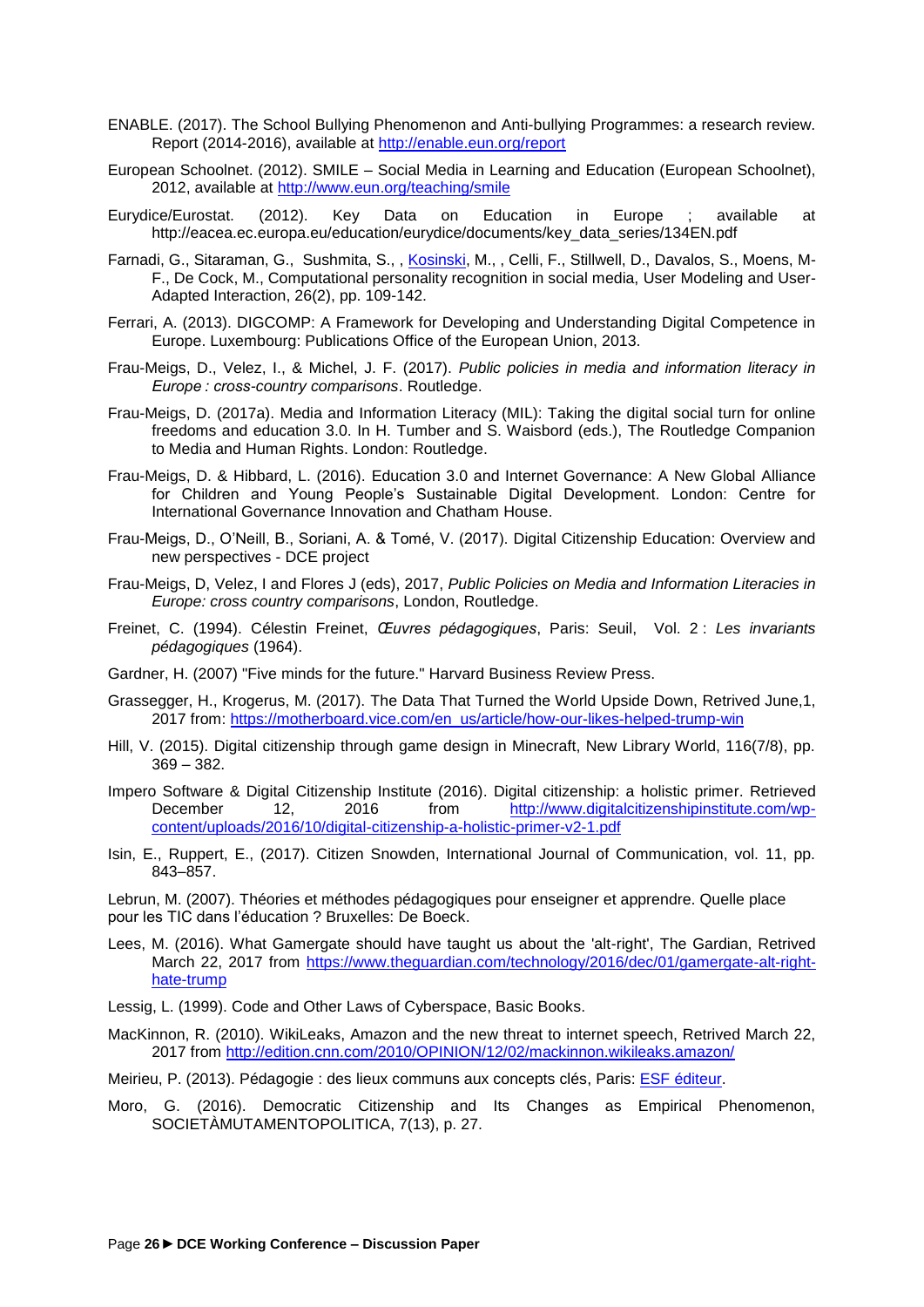- Netsafe. (2016). From literacy to fluency to citizenship: Digital Citizenship in Education. Retrieved December 12, 2016 from [https://www.netsafe.org.nz/wp-content/uploads/2016/11/NETSAFE-](https://www.netsafe.org.nz/wp-content/uploads/2016/11/NETSAFE-WHITEPAPER-From-literacy-to-fluency-to-citizenship.pdf)[WHITEPAPER-From-literacy-to-fluency-to-citizenship.pdf](https://www.netsafe.org.nz/wp-content/uploads/2016/11/NETSAFE-WHITEPAPER-From-literacy-to-fluency-to-citizenship.pdf)
- OECD. (2016a). Education at a glance, Retrieved March 22, 2017 from [http://www.oecd](http://www.oecd-ilibrary.org/docserver/download/9616041e.pdf?expires=1494574855&id=id&accname=guest&checksum=96AF6EDD33960804875FFD2CA07D5CDC)[ilibrary.org/docserver/download/9616041e.pdf?expires=1494574855&id=id&accname=guest&ch](http://www.oecd-ilibrary.org/docserver/download/9616041e.pdf?expires=1494574855&id=id&accname=guest&checksum=96AF6EDD33960804875FFD2CA07D5CDC) [ecksum=96AF6EDD33960804875FFD2CA07D5CDC](http://www.oecd-ilibrary.org/docserver/download/9616041e.pdf?expires=1494574855&id=id&accname=guest&checksum=96AF6EDD33960804875FFD2CA07D5CDC)
- OECD. (2016b). Global competency for an inclusive world. Retrieved December 12, 2016 from [www.oecd.org/pisa/aboutpisa/Global-competency-for-an-inclusive-world.pdf](http://www.oecd.org/pisa/aboutpisa/Global-competency-for-an-inclusive-world.pdf)
- Parker, R. & Fraillon, J. (2016), Southeast Asia Primary Learning Metrics (SEA-PLM) : Global Citizenship Domain Assessment Framework". Retrieved December 12, 2016 from http://research.acer.edu.au/ar\_misc/20
- Ribble, M., Bailey, G. & Ross, T. (2004, September). Digital citizenship: Addressing 9 appropriate technology behavior. Learning & Leading with Technology, 32(1), 6 -11
- Richardson, J. & Milovidov, E. (2017). Digital Citizenship Education Multi-Stakeholder Consultation Report. Strasbourg: Council of Europe. (Forthcoming)
- Sefton-Green, J., Marsh, J., Erstad, O., & Flewitt, R. (2016). Establishing a Research Agenda for the Digital Literacy Practices of Young Children: A White Paper for COST Action IS1410. Retrieved on October 17, 2016, from [http://digilitey.eu](http://digilitey.eu/)
- Svensson, J. (2011), Theorizing Citizenships in Late Modern ICT Societies, Triple C, 9(2).
- Tomé, V. (2017). Assessing Media Literacy in Teacher Education. In Melda N. Yildiz, Steven Funk & Belinha De Abreu (Eds.), Promoting Global Competencies through Media Literacy. Hershey (PA): IGI Global.
- Torrent, J. (2014). MIL and the Web 3.0. In Sherri Hope Culver & Paulette Kerr (Eds.), Global Citizenship in a Digital World (pp. 26-30). Gothenburg: International Clearinghouse on Children, Youth and Media - NORDICOM.
- UNESCO. (2013). Global Media and Information Literacy Assessment Framework: Country Readiness and Competencies. Paris: UNESCO
- UNESCO. (2015). Global Citizenship Education: Topics and Learning Objectives. Paris: UNESCO.

Vuorikari, R., Punie, Y., Carretero Gomez S., Van den Brande, G. (2016). DigComp 2.0: The Digital Competence Framework for Citizens. Update Phase 1: The Conceptual Reference Model. Luxembourg Publication Office of the European Union. EUR 27948 EN. doi:10.2791/11517